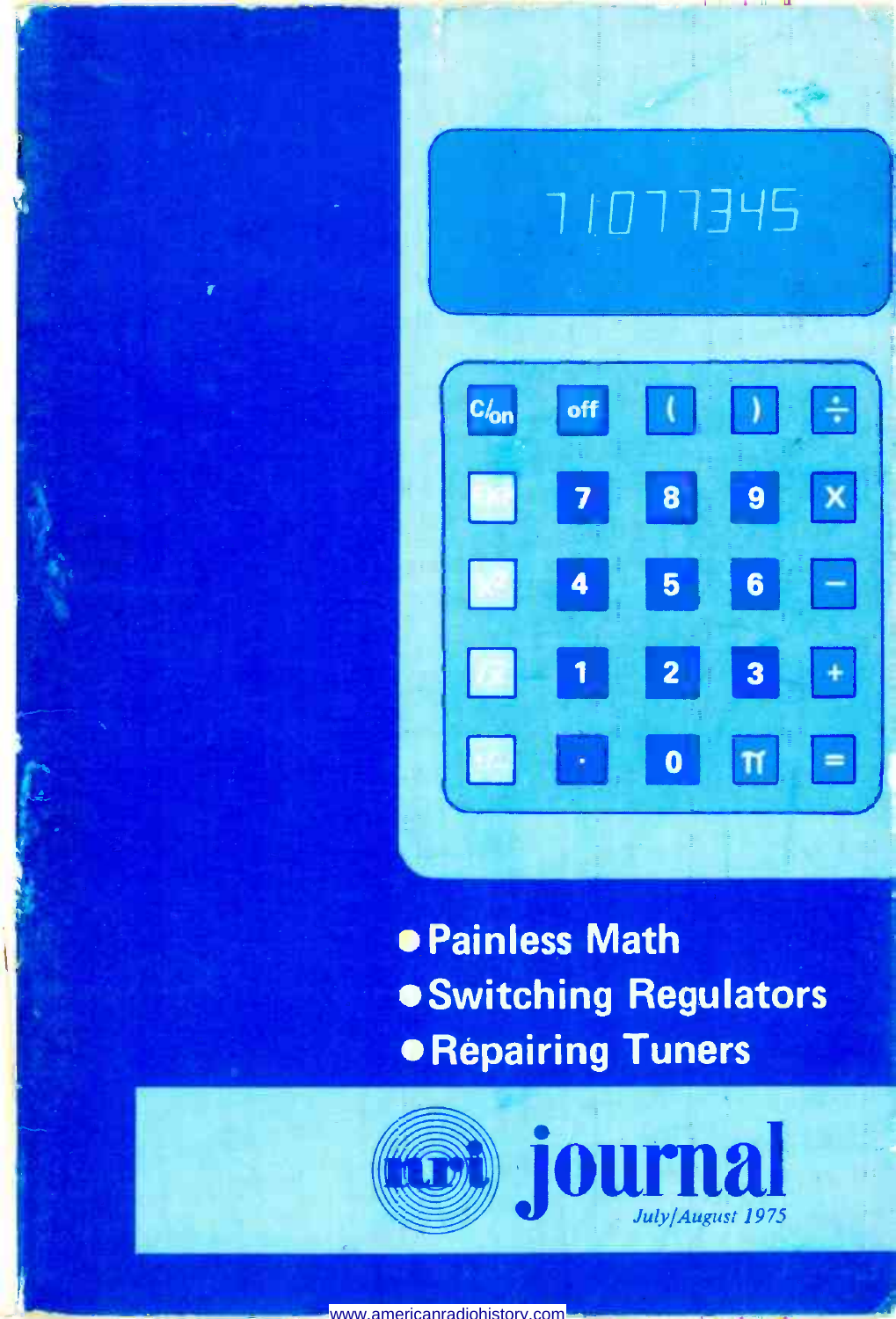# CONAR presents the Litronix 2260

### **ONLY \$39,95**

Plus \$1 for shipping Stock No.EN226

The Litronix 2260 has  $\bullet$  automatic scientific notation override from eight -digit floatingpoint decimal display  $\bullet$  a memory system that performs natural parenthetical entry of complete algebraic expressions **e** accumulating memory and store-recall memory advanced square/square root system  $\bullet$  does square and square root of sums, sums of squares and square roots without reentering intermediate results constant pi plus the exclusive Litronix on -off keys, automatic shutoff system, and "Error" signal.

Three penlight AA batteries provide up to eight hours of use and alkaline batteries will give you 16 hours. An optional AC adapter, which bypasses the batteries, is available for use from normal house current.

If your hound gnaws it to bits . . . or even if you flatten it under a steamroller . . . your Litronix calculator is still unconditionally guaranteed for one whole year. Just return it prepaid to the factory and a replacement will be sent. No questions asked.

Optional Cal -Converter Holds calculator at proper angle for desk work

Stock No. EN101

- One-year unconditional guarantee
- Adds, subtracts, multiplies, divides
- Automatic squaring
- Automatic square root
- Displays pi to eight significant figures for use in electronics calculations
- Straightforward algebraic logic with parentheses
- Scientific notation
- Automatic constant
- **Performs even the most involved electronics** calculations with speed and ease. Example: determine the capacitive reactance at 60 Hz of <sup>a</sup>0.05-µf capacitor. Exact keystroke sequence follows:  $1 \div (.05$  EXP  $+/- 6 \times 2 \times \pi \times 60$ ) = 53051.647 (answer in ohms)
- **Battery-saving flasher\***
- Automatic power -off after 15 minutes of non use. No more dead batteries due to leaving calculator on by accident."
- Flashing "Error" signal for improper operations. Retains data.

Optional AC Adapter

 $\overline{5}$   $\overline{9}$  Stock No. EN1

Litronix exclusives

IMPORTANT: With so many calculators on the market, it's pretty hard for a student in electronics or a technician to pick the one best suited to his needs. After an exhaustive study of available machines, H. J. (Joe) Turner, Jr., NRI development engineer, prolific NRI Journal author, and avowed calculator nut, has found the Litronix 2260 to be by far the best calculator buy for use in electronics. Read his article in this issue of the Journal.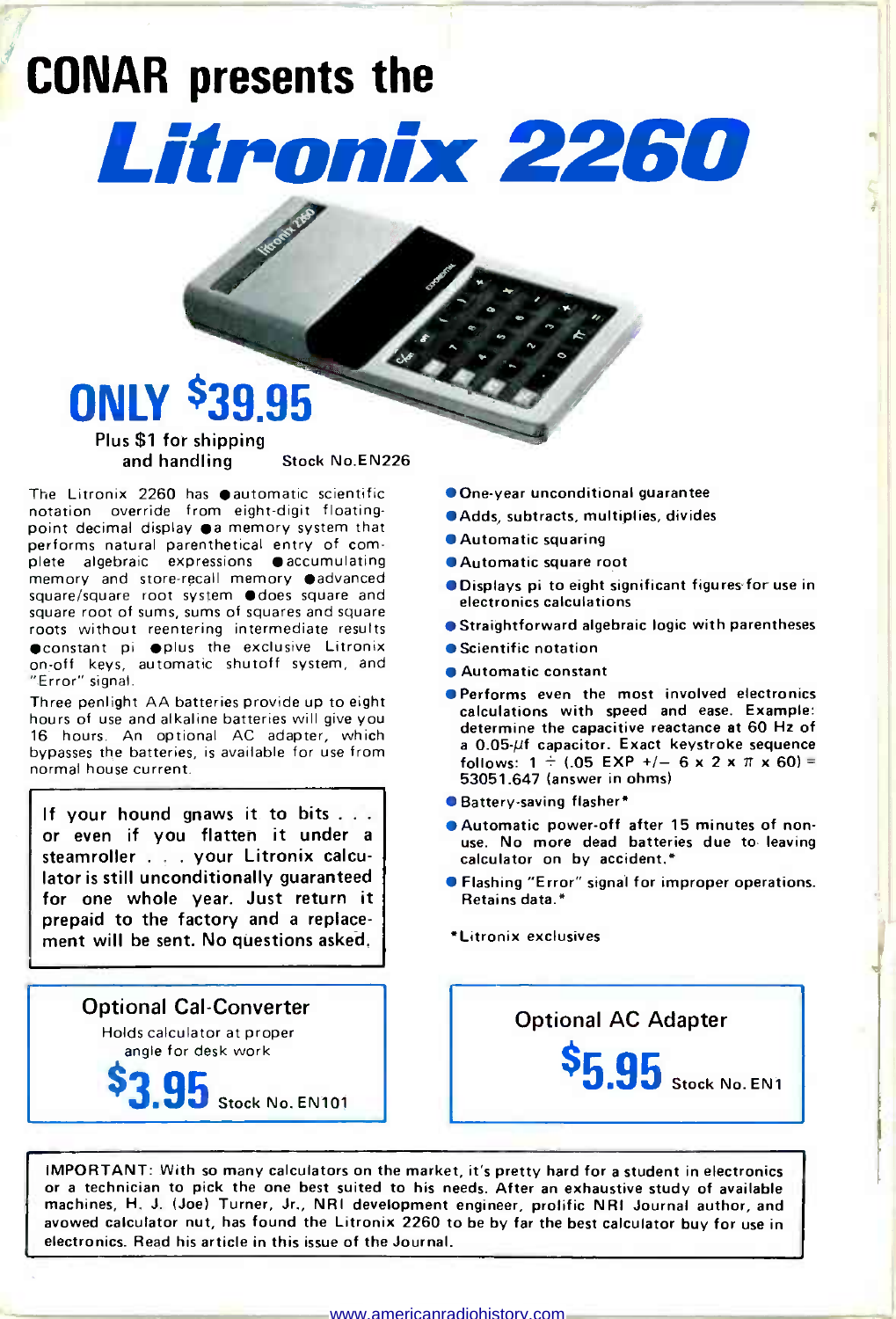



| Harold J. Turner, Jr. | $\mathbf{2}$ | P/           |
|-----------------------|--------------|--------------|
| Steven L. Williams    | 6.           | $S\setminus$ |
| James Crudup          | 16           | R)           |
| Ted Beach             | 18           | H            |
|                       | 24           | N            |
| <b>Tom Nolan</b>      | 26           | A            |

- PAINLESS MATH
- SWITCHING REGULATORS
- REPAIRING TUNERS
- HAM NEWS
	- 24 NRI HONORS PROGRAM AWARDS
- ALUMNI NEWS

EDITOR AND PUBLISHER William F. Dunn

TECHNICAL EDITOR Ted Beach

MANAGING EDITOR Tom Beadling

EDITORIAL ASSISTANT Mildred Duncan

STAFF ARTISTS Bill Massey Arthur Susser Ernie Blaine

In this issue, prolific Journal author Joe Turner discusses the ideal calculator for technical students, new Journal author Steven Williams explores the latest advances in switching regulators, and NRI Technical Consultant James Crudup solves a sticky TV tuner problem.

The NRI Journal is published bimonthly by the National Radio Institute, a division of the McGraw-Hill Continuing Education Center, 3939 Wisconsin Avenue, Washington, D.C. 20016. The subscription price is two dollars yearly or 35 cents per single copy. Second-class postage is paid at Washington, D.C.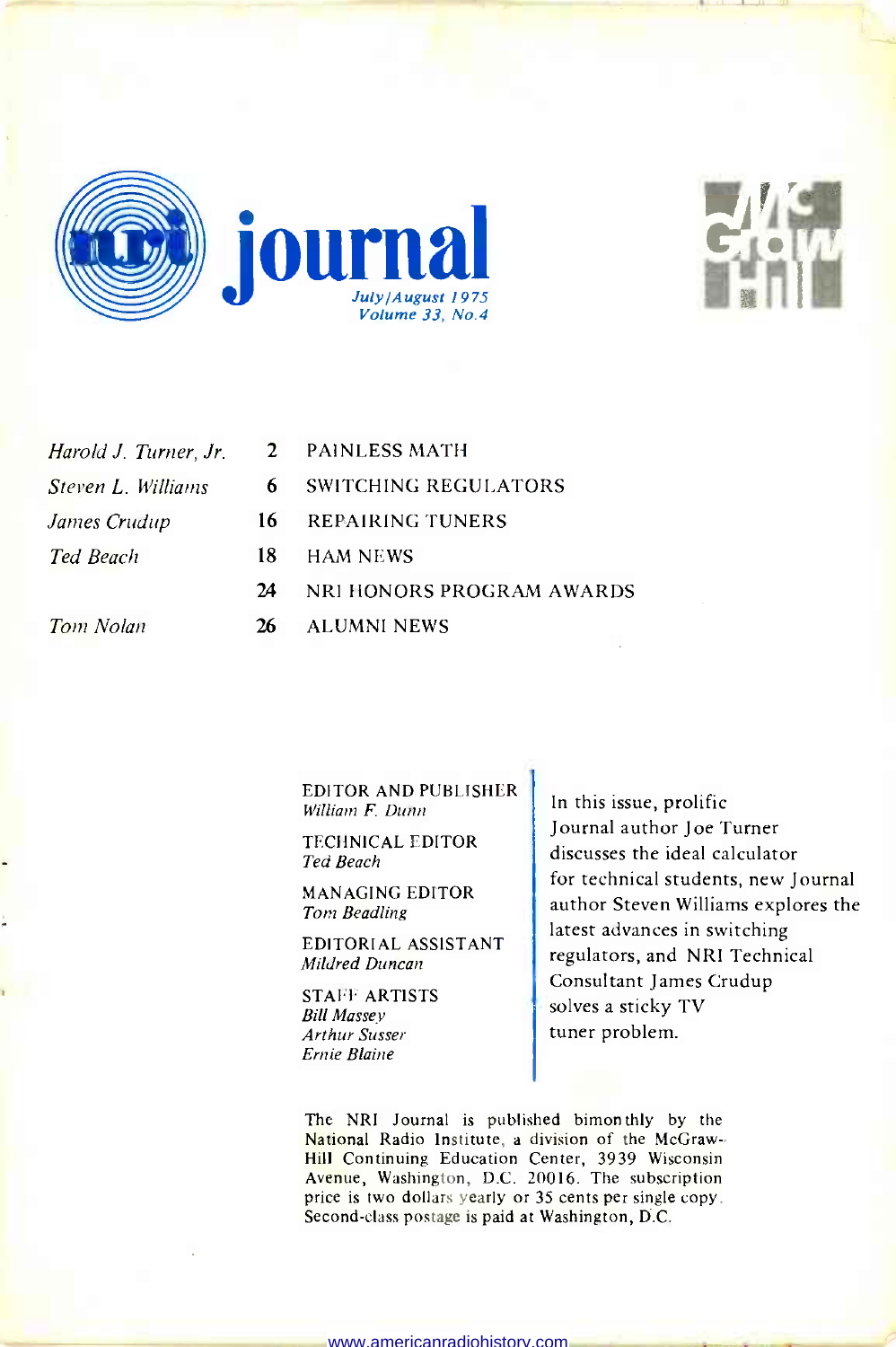

Everyone has to handle numbers as a part of everyday life, and most people regard math problems as bothersome chores. This no doubt accounts for the current popularity of hand-held electronic calculators. These tiny "brains" are used by millions of people in dealing with the numbers that they encounter at school, at work, and even at play.

One has only to pick up a newspaper or walk through a department store to be assured that there is no shortage of different calculator models. Most of the machines you see advertised are of the "four -banger" variety. That is, they perform the four basic operations: add, subtract, multiply, and divide. A high-school student, a businessman, or a housewife would probably be quite pleased with a calculator of this type, and millions of them are sold every year.

As a student of electronics, however, you are in a much different position. For one thing, you encounter a larger amount of math in your studies than the average person does in dealing with the day-to-day problems of life. And, many of the mathematical operations that you must perform in order to develop a good knowledge of electronics fundamentals are beyond the capabilities of the simple four -function machine.

Until very recently, a calculator suitable for use in electronics had been financially out of the reach of most students. Now, however, as calculator prices continue to fall as a result of advancing technology and increasing mass production, a scientific calculator can no longer be considered a luxury for someone in your position, but rather, a reasonably-priced investment toward your education. By enrolling with NRI and pursuing your course of studies, you have demonstrated your interest in your future. And the right electronic calculator could be just what you need as an aid to mastering basic electronics.

As a design engineer, I have been watching the calculator market with very great interest for several years. I have watched prices plummet and operating features become more attractive, and I am sure that many of you have as well. Now, I will

2 NRI Journal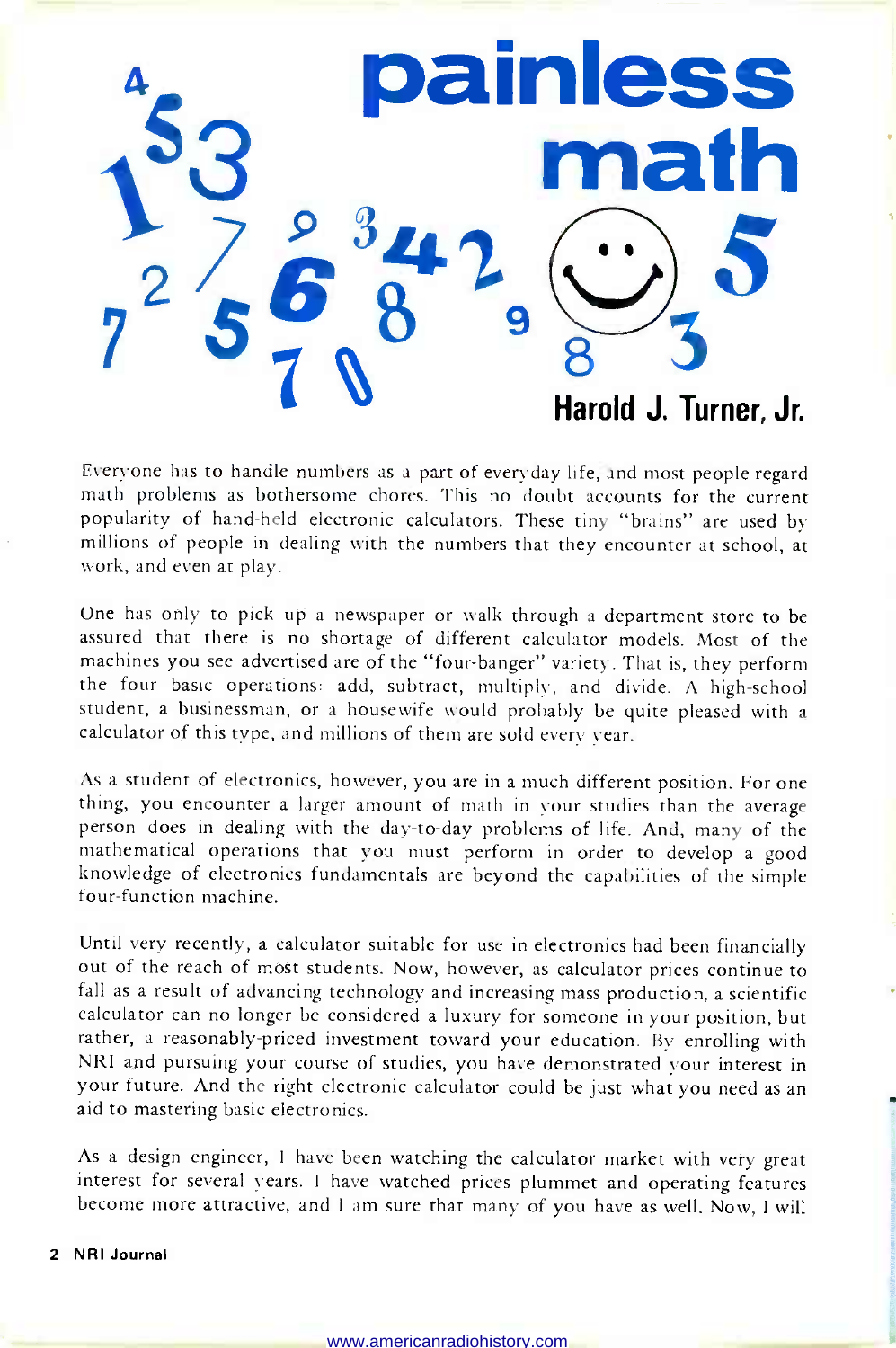be the first to admit that the advice that 1 am about to give you will probably be obsolete a year from now. But that year could be most crucial to you; there are some things that just cannot be put off, and your electronics education is probably one of them. Here's my advice: At the present time, and for the foreseeable future, by far the best buy in electronic calculators for use by students of electronics is the Litronix Model 2260. As a service to NRI students, our CONAR Division is making this calculator available on a mail-order basis. The 2260 is of high -quality construction, and is covered by an unconditional one-year warranty. If anything happens to the machine within the first year, you may return it to Litronix for a replacement calculator at no charge, and with no questions asked. But even without consideration of the high quality of construction and the unusually liberal warranty, the 2260 is the least expensive calculator of its type available anywhere today. Let's look at some of its capabilities.

Of course, the Litronix 2260 performs the standard add, subtract, multiply, and divide operations in the twinkling of an eye. But this is where the similarity between this machine and the typical four -banger ends. In addition, the 2260 also performs instantaneous squaring and square root operations, recalls the value of  $\pi$ at a single key stroke, offers true algebraic operation with parentheses for handling involved equations, and, perhaps most importantly, operates either in standard floating decimal point or scientific notation modes.

This is the system that scientists and engineers use to handle very large or very small numbers, such as those you run into in electronics problems every day. As you know, most electronics formulas are set up to operate in "basic units": ohms, farads, henrys, hertz, and so on. Unfortunately, many of the values that we must "plug in" to these formulas are very small fractions or numbers up in the millions. A good example of a very small number would be the capacitance of a common .05 microfarad disc capacitor. Since a microfarad is one millionth of a farad, to express this number in ordinary notation you would have to write .00000005 farad, and that's a lot of zeros to count when you are writing them down or entering them on a calculator keyboard. Even if the calculator could handle such a small number in this form, the chance of an error would be high. With scientific notation, the problem vanishes. This value would be entered into the 2260 as ".05  $\times$  10<sup>-6</sup>" farad, with the " $10^{-6}$ " indicating that .05 is to be multiplied by one millionth. Similarly, 22 megohms would be written in scientific notation as 22  $\times$  10<sup>6</sup>. Notice that here the exponent of 10 is positive, and indicates that the number 22 is to be multiplied by one million.

When you enter a number in scientific notation on the 2260, the multiplier, or mantissa, as it is called, will be seen on the left-hand part of the display screen, while the exponent of 10 will be seen on the right-hand side of the display. The "10" itself does not appear in the display; its presence is assumed whenever you see the one- or two -digit exponent on the right-hand side of the display.

Let's go through a typical problem using scientific notation to show how easily the 2260 can solve common electronics problems. Suppose you need to know the reactance in ohms of a .1 microfarad capacitor at a frequency of 440 hertz. As you have learned or will learn in Lesson B107, the formula to be used here is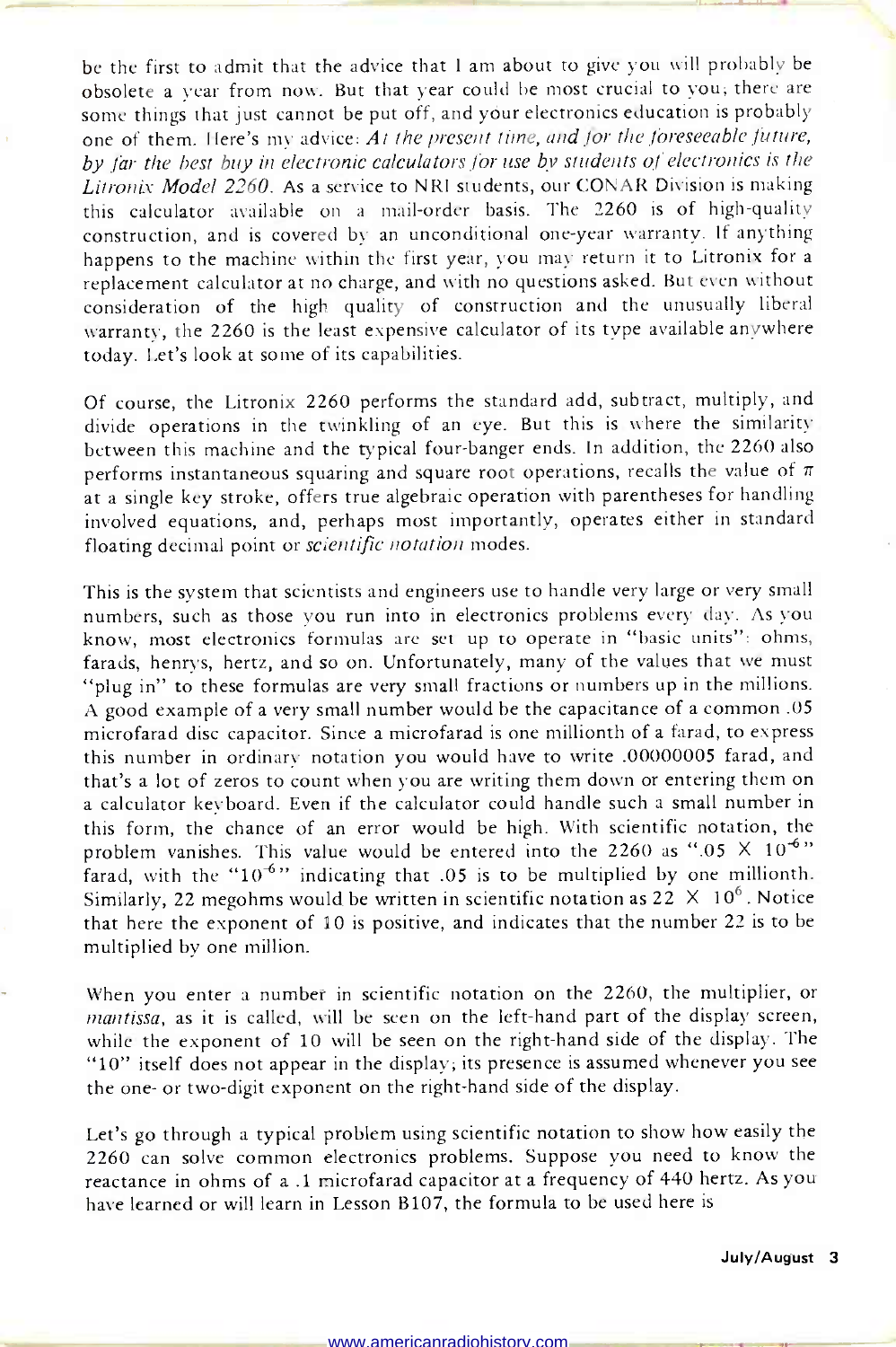$X_{c} = \frac{1}{2\pi fC}$ 

or, capacitive reactance in ohms equals 1 divided by the quantity  $2 \times \pi \times$ frequency in hertz X capacitance in farads.

This problem would be performed on the 2260 as follows: First, enter the capacitance in farads. Since a .1 microfarad capacitor is  $.1 \times 10^{-6}$  farad, clear the calculator and push the keys  $.1$  EXP  $+/-6$ . This enters the size of the capacitor into the calculator. Now multiply by 2 by pushing the  $X$  and 2 keys. This calculation is not actually performed until you push the  $X$  key again for the next multiplication: push  $\times \pi$ , then  $\times$  440. If you now push the equals key, you will see displayed the value of  $2\pi fC$ . Since you need the reciprocal of this number, calculate it by pushing  $\dot{\tau}$  = =, and see the answer 3617.1578 (ohms) in the display. The sequence  $u_{\pm}$  = =" is the standard procedure for finding a reciprocal on the 2260, as this method uses the automatic constant feature of the machine, and eliminates the need for a separate 1/X (reciprocal) key found on some calculators.

Let's try another example, this time using yet another feature of the 2260: automatic square root. The formula for resonant frequency in a tuned circuit is

$$
F = \frac{1}{2\pi\sqrt{LC}}
$$

or frequency in hertz equals 1 divided by the quantity 2  $\times \pi$  X the square root of the quantity inductance in henrys X capacitance in farads. Now, this may seem a fairly complicated formula, but is one that is encountered in electronics work fairly often, and it is one that the 2260 can handle with ease.

Let's assume that the inductor in our tuned circuit has a value of 1 millihenry, and the capacitor is rated at .01 microfarad. On the 2260, the resonant frequency is calculated as follows: First, enter the inductance as  $EXP +/-3$ , since one millihenry equals  $10^{-3}$  (if no multiplier is entered, the machine assumes that the mantissa is 1). Now push the X key, then .01 EXP  $+/-6$  to enter the capacitance in farads. Now push the = key to complete the multiplication. The intermediate answer shown in the display is  $1 \times 10^{-11}$ . Push the square root key, and in an instant you will see the square root of the previous intermediate answer. Now push  $\times \pi$  and  $\times$  2, then = and you have the value of 2  $\pi$  times the square root of L times C. All that remains to be done now is to calculate the reciprocal of this value, and you will have the frequency in hertz. Do so by pushing  $\dot{z} = z$ . The resonant frequency 50329.223 (hertz) is now seen in the display.

<sup>I</sup>could go on for several more pages showing you how to adapt the 2260 to electronics problems, but I think that you must have the idea by now. Most of the math problems in your NRI program are concentrated in the first dozen lessons, and the importance of these lessons cannot be overemphasized, as the material you learn here is the foundation for all your later knowledge of more complex electronic circuits and systems. If you use a sufficiently powerful calculator, your progress through these lessons will be made smoother because you will be able to handle the math problems with greater ease than you can with pencil and paper.

#### 4 NRI Journal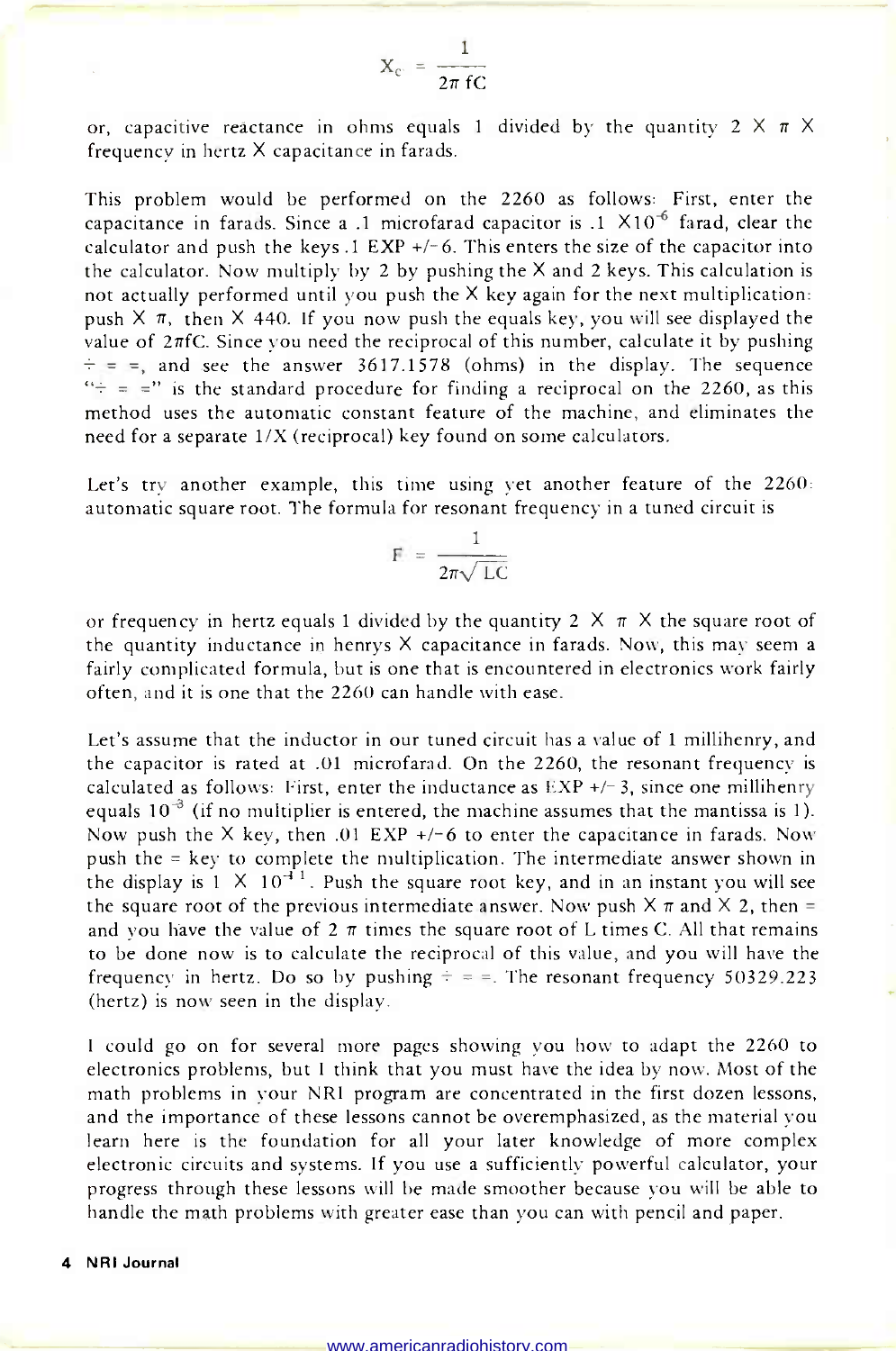<sup>I</sup>am sure that some of you graduates and more advanced students will take me to task for recommending a calculator which does not have the ability to directly compute logarithms and trigonometric functions. Believe me, I did not make this decision lightly. There is no doubt that such a calculator would be even more useful for handling electronic problems involving power factor, complex impedances, and decibels. However, this is not the type of problem that has proven to be a stumbling block for a large number of NRI students. The Litronix 2260 can perform all mathematical operations encountered in the first dozen or so lessons of any electronics program offered by NRI. Machines with logarithms and trigonometric functions cost much more than the Litronix 2260. At the present time, the least expensive machine which combines all these functions with the desirable attributes of quality construction, small size, and a reputable manufacturer's warranty is the Hewlett-Packard HP-21, which sells for \$125. Because of this large price differential, I strongly believe that the Litronix 2260 is an exceptionally good buy for students of electronics.

#### **BIBLIOGRAPHY**

In searching for information and different points of view for this article, I have come across a variety of books about electronic calculators. I am sharing this list with you now so that, if you like, you can broaden your knowledge of this interesting subject.

- 1. The Calculator Handbook by A. N. Feldzamen and Faye Henle, published by Burkley, \$1.25 (paperback). General interest book aimed at household use of four-bangers.
- 2. How To Get The Most Out of Your Pocket Calculator by Henry Mullish, published by Collier Books, \$1.95 (paperback). More of the same.
- 3. Getting The Most Out of Your Electronic Calculator by William L. Hunter, published by Tab Books, \$4.95 (paperback). More of the same, greatly overpriced.
- 4. Fingertip Math by Edward M. Roberts, published by Texas Instruments, \$2.95 (paperback). Same general type of book as three previous ones, but stands head and shoulders above the crowd. Highly recommended!
- 5. Electronic Calculators by H. Edward Roberts, published by Howard Sams, \$5.95 (paperback, available from CONAR). Goes into the technical details of how calculators work. Very interesting.
- 6. How to Entertain With your Pocket Calculator by Oleg D. Jefimenko, published by Electret Scientific Company, \$3.50 (paperback). If you like to play with numbers and mathematical puzzles, this book is for you.
- 7. Scientific Analysis on the Pocket Calculator by Jon M. Smith, published by John Wiley & Sons, \$12.95 (hardback). Discusses scientific applications of basic, scientific, and programmable calculators. If you are seriously interested in calculators, you won't want to be without this book.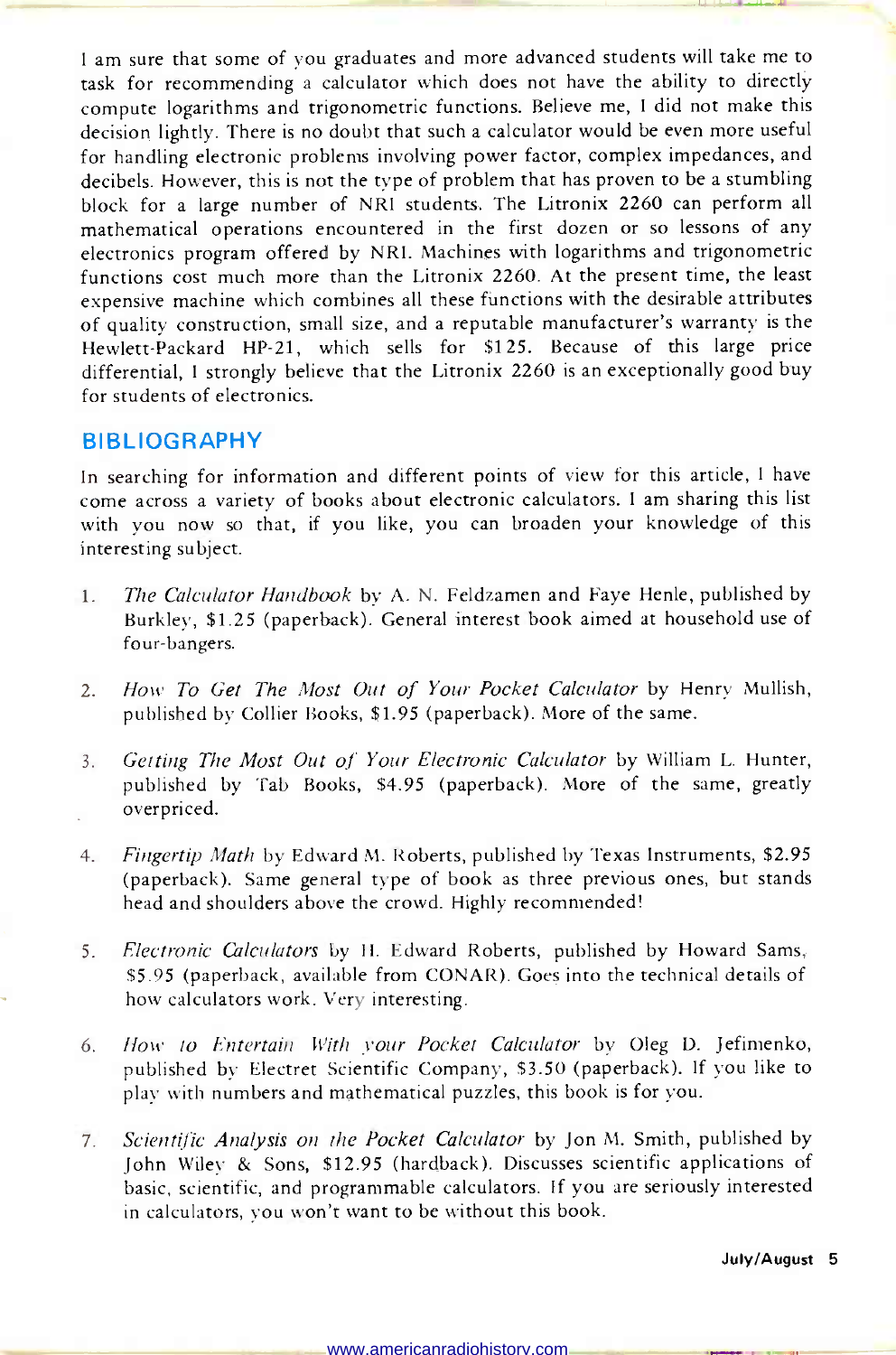# Switching Regulators by Steven L. Williams

#### INTRODUCTION

Within very recent years, dc voltage regulators have become so common in electronic equipment of all sorts that it is now quite unusual  $not$  to encounter some form of voltage regulation in every piece of equipment that finds its way onto your test bench. This can range from a simple zener diode-and-resistor network to some elaborate and expensive regulator unit complete with a cooling system and automatic short-circuit protection.

One of the most sophisticated voltage regulator circuits is the switching regulator. This type of regulator is characterized by an extremely high efficiency and large circuit complexity.

This article will help you to understand the circuits employed in the switching regulator. Someday you will very likely have to repair a switching regulator, especially if you work on such things as guided missiles, radiotelephones, or anything else that must be powered from large batteries with voltages considerably higher than those actually required by the electronics involved.

Voltage regulators operate by taking an unregulated dc voltage supply at its input and converting it to some lower, fixed (regulated) output voltage. A guided missile, for instance, may be powered by a 30-volt battery. This same battery must also supply the stable 5 volts required by the many integrated logic circuits that are used in guiding the missile. A heavy vehicle like a truck or bus will probably be equipped with a 24 -volt battery, while most modern mobile radiotelephones are designed for 12 -volt ignition systems.

Since a greater number of technicians are more likely to encounter a radiotelephone than a guided missile, let us consider a switching regulator circuit that is typical of some that the author has seen used with mobile radios. However, apart from differences in input and output voltages and load currents, you could expect switching regulators used in any type of equipment to operate similarly, and their circuits will closely resemble the ones that we will show you on these pages.

#### 6 NRI Journal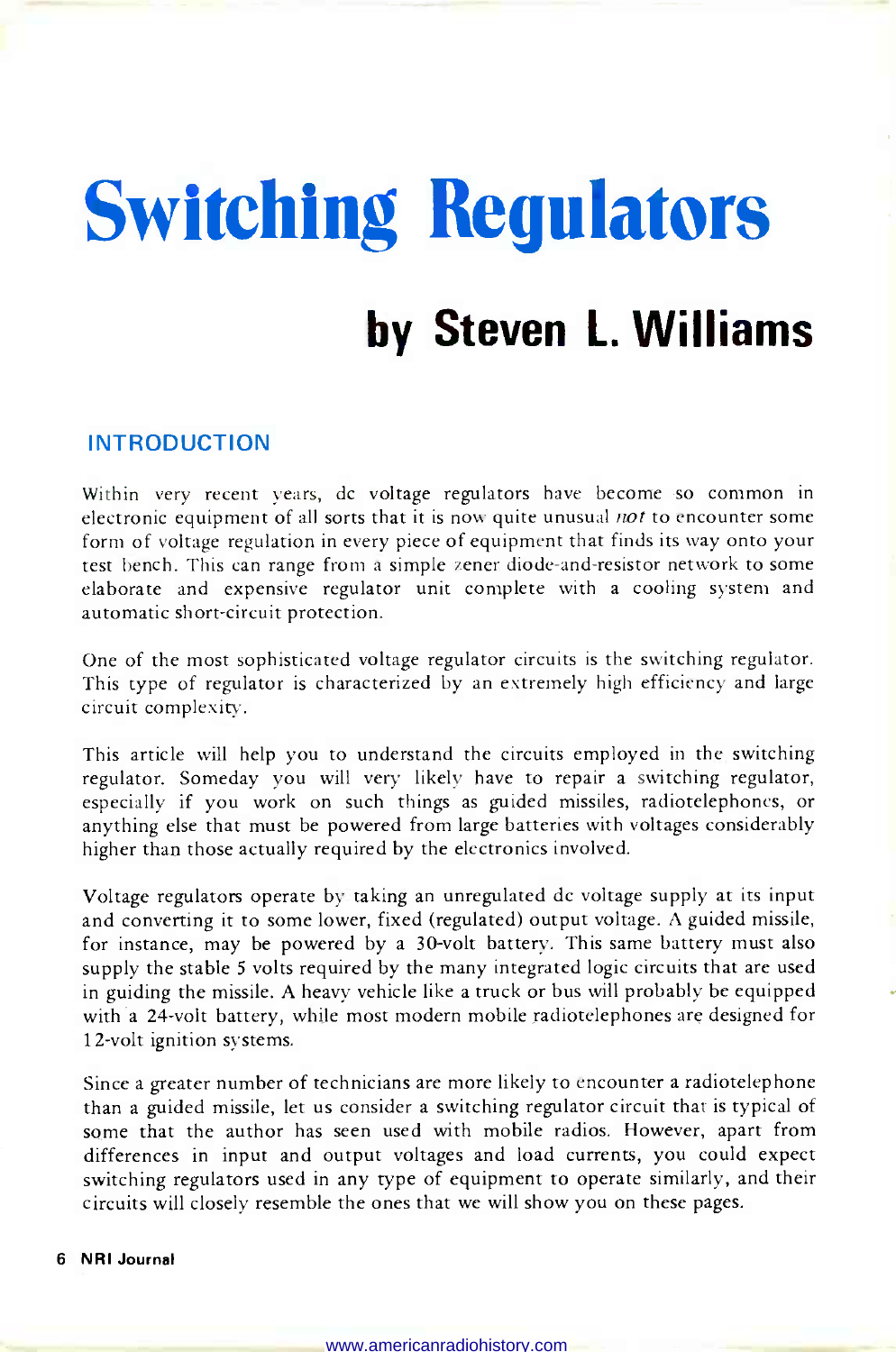

#### FIGURE 1. BLOCK DIAGRAM OF A SIMPLE SERIES PASS REGULATOR.

#### COMPARING SERIES AND SWITCHING REGULATORS

The familiar series voltage regulator works well enough, so why would <sup>a</sup>manufacturer want to build a more complicated box that demands more sophisticated parts?

Going back to the example of the bus with a 24 -volt battery and a 12 -volt radio, let us see what happens when the series pass element has to dissipate such a large part of the available power, as is the case here.

From Figure 1 we see that the efficiency of such an arrangement can never be more than 50% (half of the power supplied from the battery is wasted in the series regulator). In fact, the actual efficiency of such a circuit might be much worse than 50% due to circuit losses. This can become an expensive design habit.

On the other hand, the switching principle makes a much more efficient circuit (wastes less power). An efficiency of 85% or more is obtainable with this type of circuit (only 15% power waste).

However, the switching regulator is not without drawbacks. Probably the worst drawback is that switching transients arising from circuit operation can be <sup>a</sup>troublesome cause of EMI (electromagnetic interference). These switching transients can be brought within acceptable limits by proper shielding and filtering techniques.

#### THE SWITCHING PRINCIPLE

In a switching regulator, the conversion from a high to a lower voltage is accomplished by alternately applying the input voltage  $(E_{in})$  and 0 volts (ground potential) to a filter network, as shown in Figure 2.

The filter network shown in Figure 2 is actually a low-pass filter. When pulses such as those shown in the figure are applied to the filter input, the network filters out the high -frequency pulse edges. The pulses also contain dc elements, represented by the flat portions of the pulse waveform at  $E_{in}$  and 0 volts. The dc content of the input pulses will readily pass through the filter.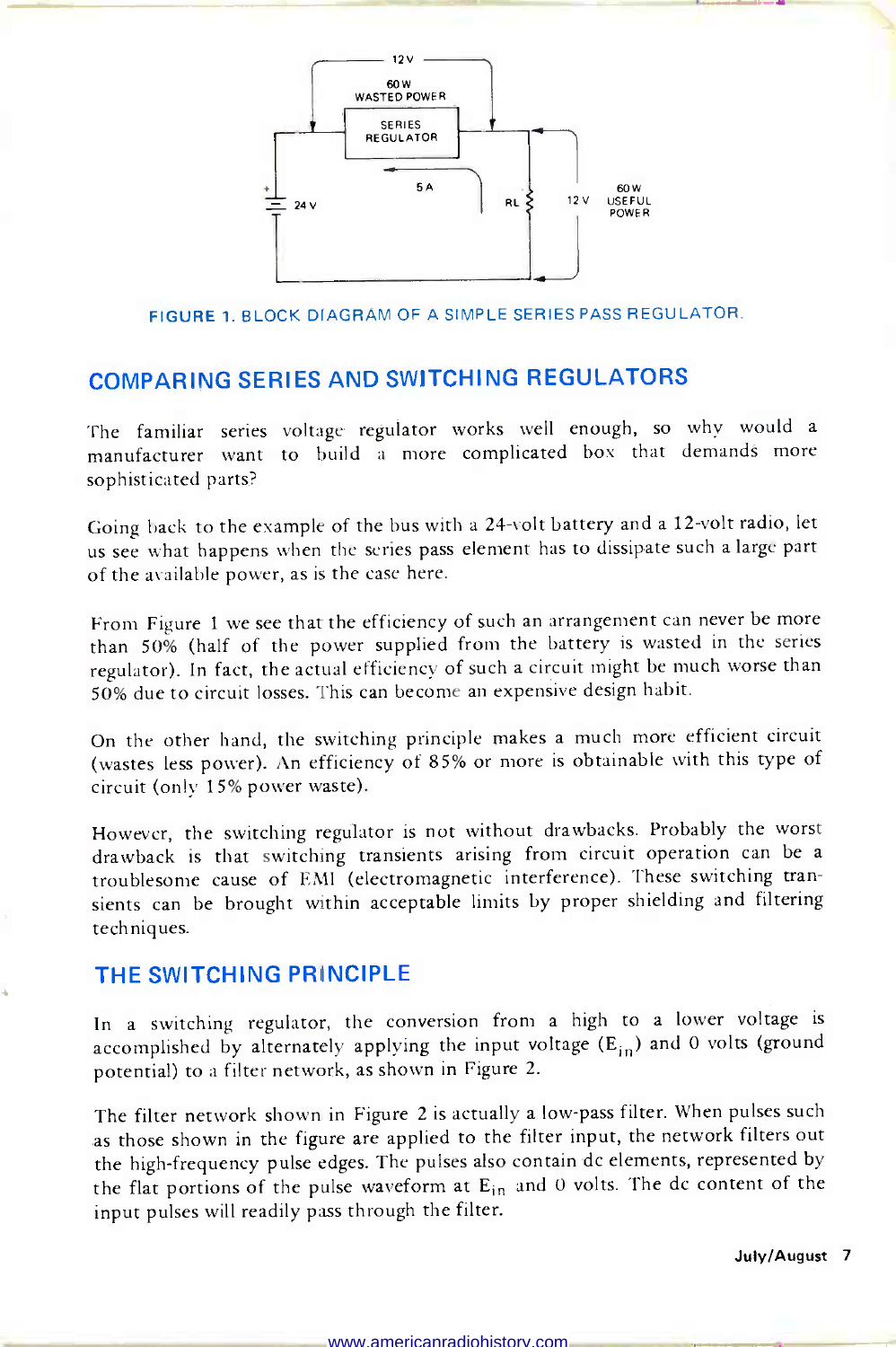

FIGURE 2. BASIC OPERATION OF THE SWITCHING REGULATOR.

Keeping in mind that only the dc portions of the pulses are passed through the choke, what we have here is a pulsating direct current not unlike the output of a half-wave rectifier, with which you are better acquainted. Just as you would expect from this type of filter circuit, the capacitor at the output is there to smooth out the ripple.

The output voltage,  $E_{\text{out}}$ , will be the average value of the amplitude of the switched waveform. If, for the sake of simplicity, we ignore the slight voltage drop across the transistor and diode, the output voltage will be:<br>  $E_{\text{out}} = E_{\text{in}} \times \frac{t_{\text{on}}}{T}$ 

$$
E_{\text{out}} = E_{\text{in}} \times \frac{t_{\text{on}}}{T}
$$

which, in the case of a symmetric square wave and a 24-volt input, will be:

$$
E_{\text{out}} = 24 \times 1/2 = 12 \text{ volts}
$$

In addition, there will be a small amount of ripple voltage whose fundamental frequency is the switching frequency. The operating frequency of a switching regulator is usually designed to be around 20 to 25 kHz.

Notice that the output voltage, according to our formula, is quite independent of the load current. The important parameters are:<br>(1) Input voltage

(2) Switch on/off time ratio

Look at the block diagram of the switching regulator in Figure 3.





#### 8 NRI Journal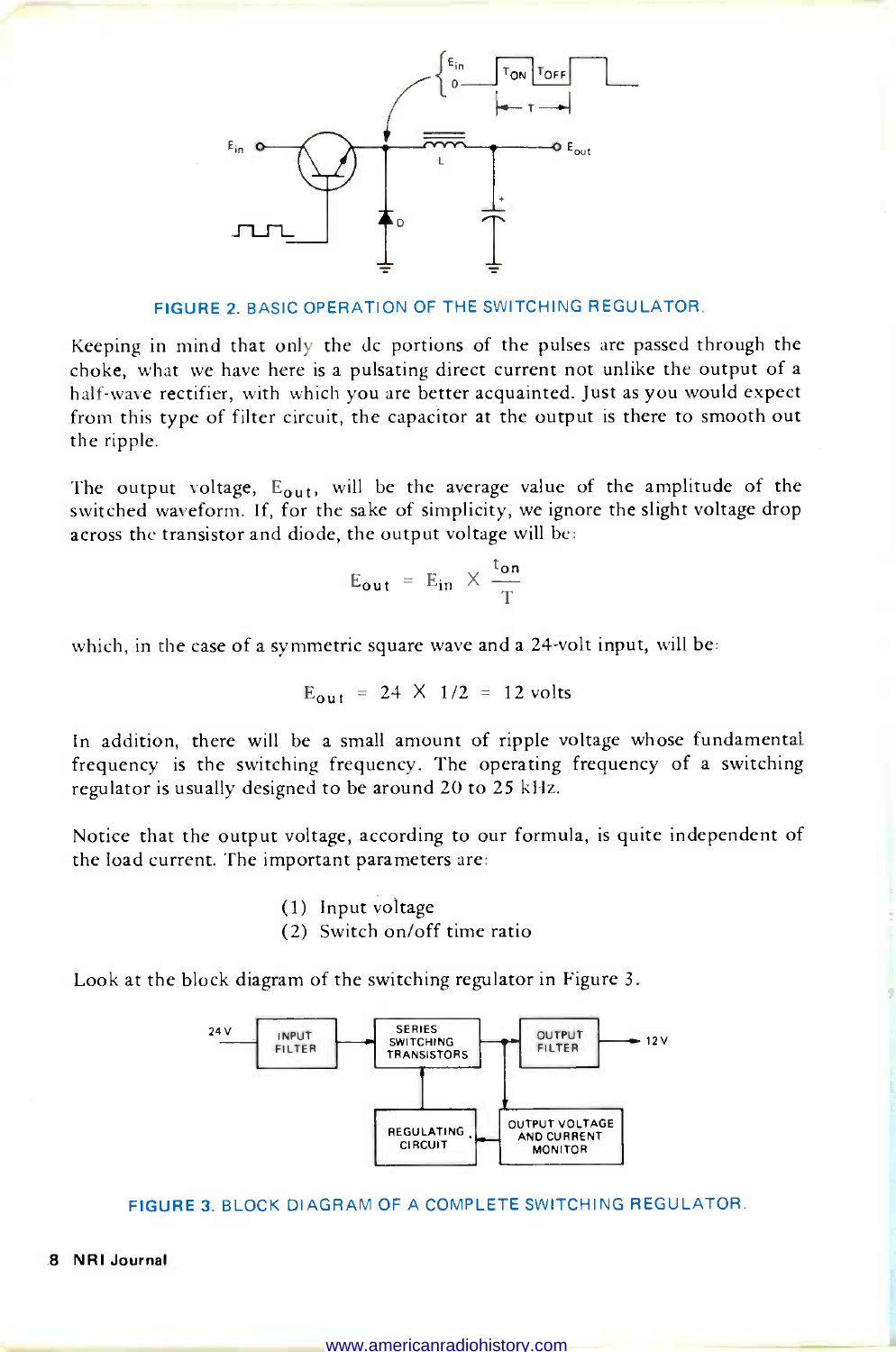

FIGURE 4. COMPLETE SCHEMATIC OF SWITCHING REGULATOR.

The 24 -volt potential from the battery is applied, via an input filter, to the series switching transistors. When the switching transistors are turned ON, current passes through to the output filter and hence to the 12 -volt output. When the transistors are switched OFF, of course, no current can flow from input to output.

Monitoring circuits monitor the output voltage and current, providing signals to the regulating circuit. The regulating circuit compares the voltage monitor signal to an internal reference voltage and accordingly regulates the time the switching transistors are ON and OFF to maintain the output voltage at the proper level. If output current becomes excessive, the current monitor signals the regulating circuit to turn the switching transistors OFF, protecting them against being destroyed by overloads or shorts at the power supply output.

Refer now to Figure 4, which is the complete schematic diagram of a switching regulator.

Cl, Ll, and C2 make up the input filter. Ql and Q2 are the series switching transistors. The output filter, consisting of L2, C5, L3, and C6, is a two -section, choke -input filter network. IC1 is the regulating circuit and IC2 is the output current monitor. Q3 is the current limit reference. D1 is called the catch diode and together with L2 has a very special function, which we will explain later.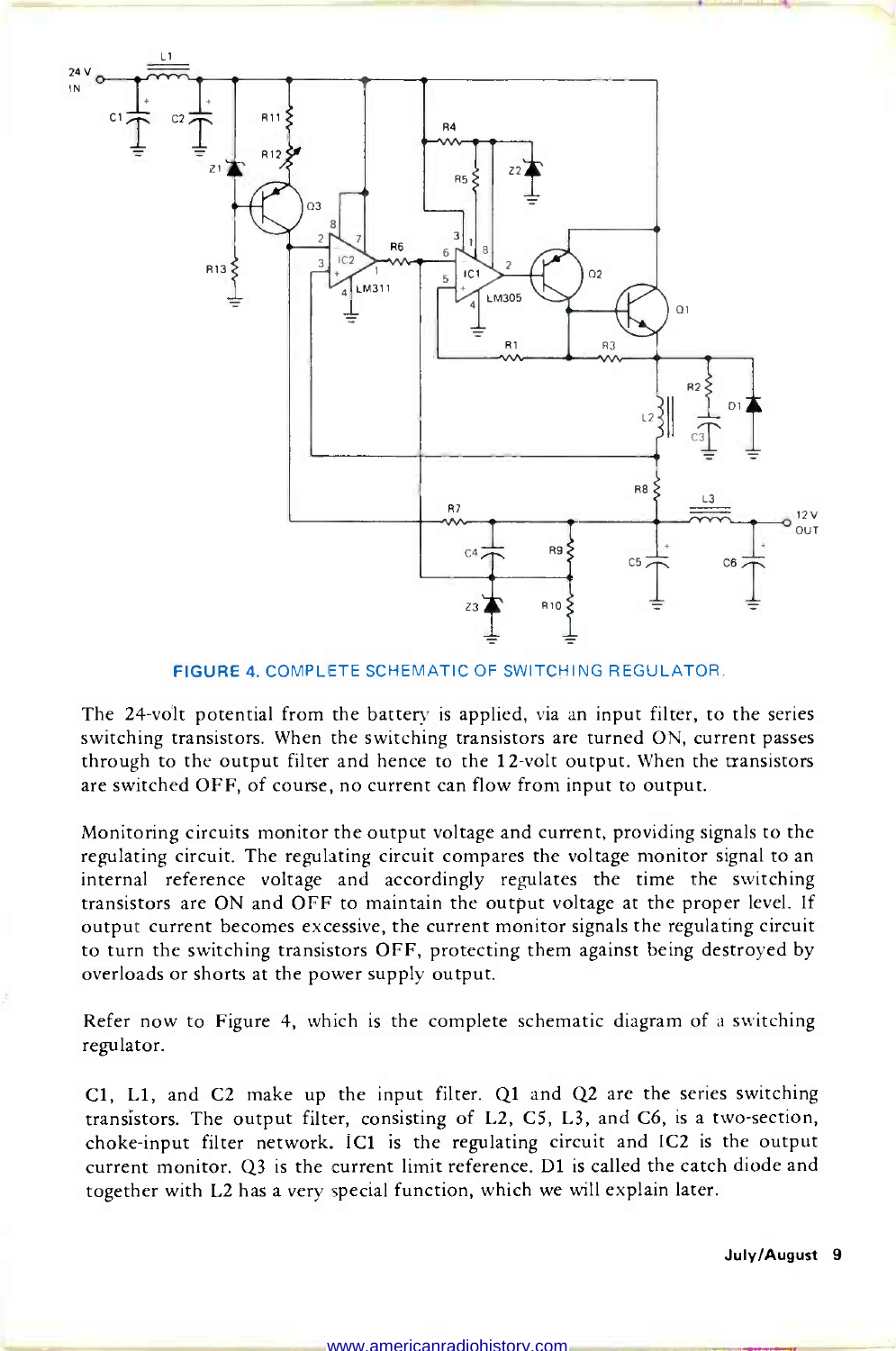

FIGURE 5. SIMPLIFIED DIAGRAM OF LM305 CONNECTIONS.

Notice that although the regulator operates from a pure dc source (the vehicle battery), it includes an input filter as well as an output filter. The input filter is necessary in order to keep surges from being thrown back into the input line, thus affecting the rest of the car's electrical system. The output filter, of course, smooths out the 20 to 25 kHz ripple. For best results, a two-section, choke-input filter network is employed here. The output filter functions like the simpler, single-section filter explained earlier (see Figure 2), except that the addition of an extra filter section greatly improves output regulation.

#### THE SWITCHING ACTION

Refer to the simplified diagram in Figure 5.

The LM305 integrated voltage regulator, IC1, drives the pnp switching transistor, Q2. An additional npn transistor, Ql, enables the circuit to handle the heavy currents required by the output load.

Q11 and Q12 make up a differential amplifier within the IC package. The input at IC pin 6 is the inverting input, referred to here as the feedback input. The noninverting input at pin 5 is called the reference bypass. The reference bypass is held at a potential of 1.7 volts (typical value) by the internal IC circuitry. This potential is called the reference voltage.

If the voltage on input pin 6 is less positive than the reference voltage at the base of Qll, the differential amplifier turns Q13 OFF. This is how: Q11 conducts, pulling the base of Q13 LOW while at the same time Q12 cuts off via emitter feedback, preventing any emitter current from flowing through Q13. When Q13 goes OFF, its collector is pulled up by R10, turning Q14 and Q15 ON. Notice that Q15's 600 -ohm collector resistor, Rl 1, is also the emitter -base biasing circuit for Q2, the switching transistor. Thus, when Q15 is driven ON, the collector current through R11 turns Q2 ON as well. Q2 supplies drive to Q1, which also switches ON.

#### 10 NRI Journal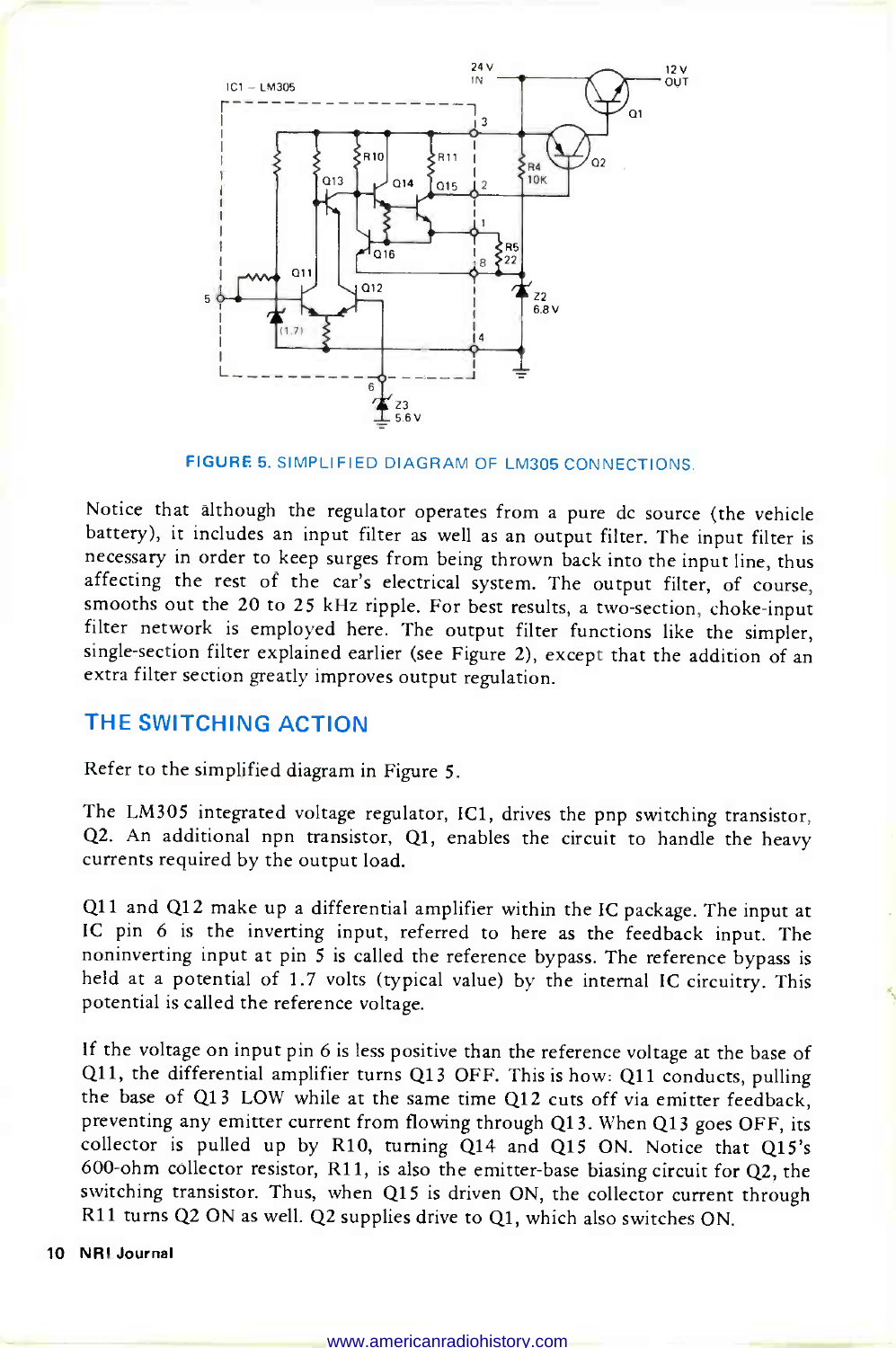Now, if a voltage more positive than the internally generated reference voltage is applied to IC pin 6, Q12 will go ON, cutting Qll OFF. The differential amplifier now forward biases Q13, which goes ON. The current through Q13 and R10 then pulls the base of Q14 LOW, turning Q14 and Q15 OFF. With no collector current through R11, Q2 loses its forward bias and switches OFF, also switching Ql OFF.

The circuit of Figure 5 also incorporates an interesting automatic current limiting feature. Base current for Q2 flows from ground, through Z2 and R5, then through Q15 to the IC booster output, pin 2. The 22 -ohm resistor, R5, is called the current limiting resistor and is also the source of emitter-base bias for  $Q16$  on the IC chip. Whenever base current for Q2 tends to exceed the limit set by the value of R5, Q16 will begin to draw current through R10. This reduces the bias to Q14 and Q15, creating a state of equilibrium where the amount of base drive to Q2 is determined by the value of R5.

Zener diode Z2 keeps the regulated output voltage at IC pin 8 at approximately 6.8 volts. Z3, a 5.6 -volt zener diode, is wired to IC pin 6. This ensures that the voltage to the feedback terminal cannot rise higher than the voltage at IC pin 1. Otherwise, the circuit could latch up and burn out.

#### THE OSCILLATOR CIRCUIT

Now we are ready to see how the regulator switches automatically. Refer to the simplified diagram of the oscillator circuit in Figure 6.

The integrated voltage regulator, IC1, monitors the output voltage by measuring the portion of the output voltage that is dropped across R10. It also measures the full amplitude of the output ripple via bypass capacitor C4. Thus, the instantaneous ripple amplitude adds with the sampled dc voltage at input pin 6 of IC1.

When power is initially applied to the regulator, there is no voltage at the output. Therefore, there can be no bias available at pin 6 of IC1, and the internally generated reference voltage present at the noninverting input, pin 5, will then be able to drive the IC ON, which in turn drives Q2 and Ql into conduction as well.

A positive voltage now begins building up on the collector of Q2 as well as on the emitter of Ql. A small portion of this rising voltage is fed back through resistor R3 to IC1 input pin 5. The amplitude of the feedback signal is determined by the ratio of R3 to the input impedance of the terminal. The polarity of the feedback signal is such that it causes the voltage at pin 5 to become even more positive. This regenerative feedback therefore increases the gain of the amplifier, driving Ql and Q2 even harder. (In fact, the amplitude of the feedback signal is sufficient to sustain oscillation in the circuit.) Of course, this all happens very quickly during the rise time of the square wave pulse.

Meanwhile, filter capacitor C5 is charging up to the input voltage through L2 and Ql. The dc charge on this capacitor is divided between R9 and R10. Remember, too, that C4 bypasses ripple voltages (including charging waveforms) around R9 directly to pin 6 of the regulator IC.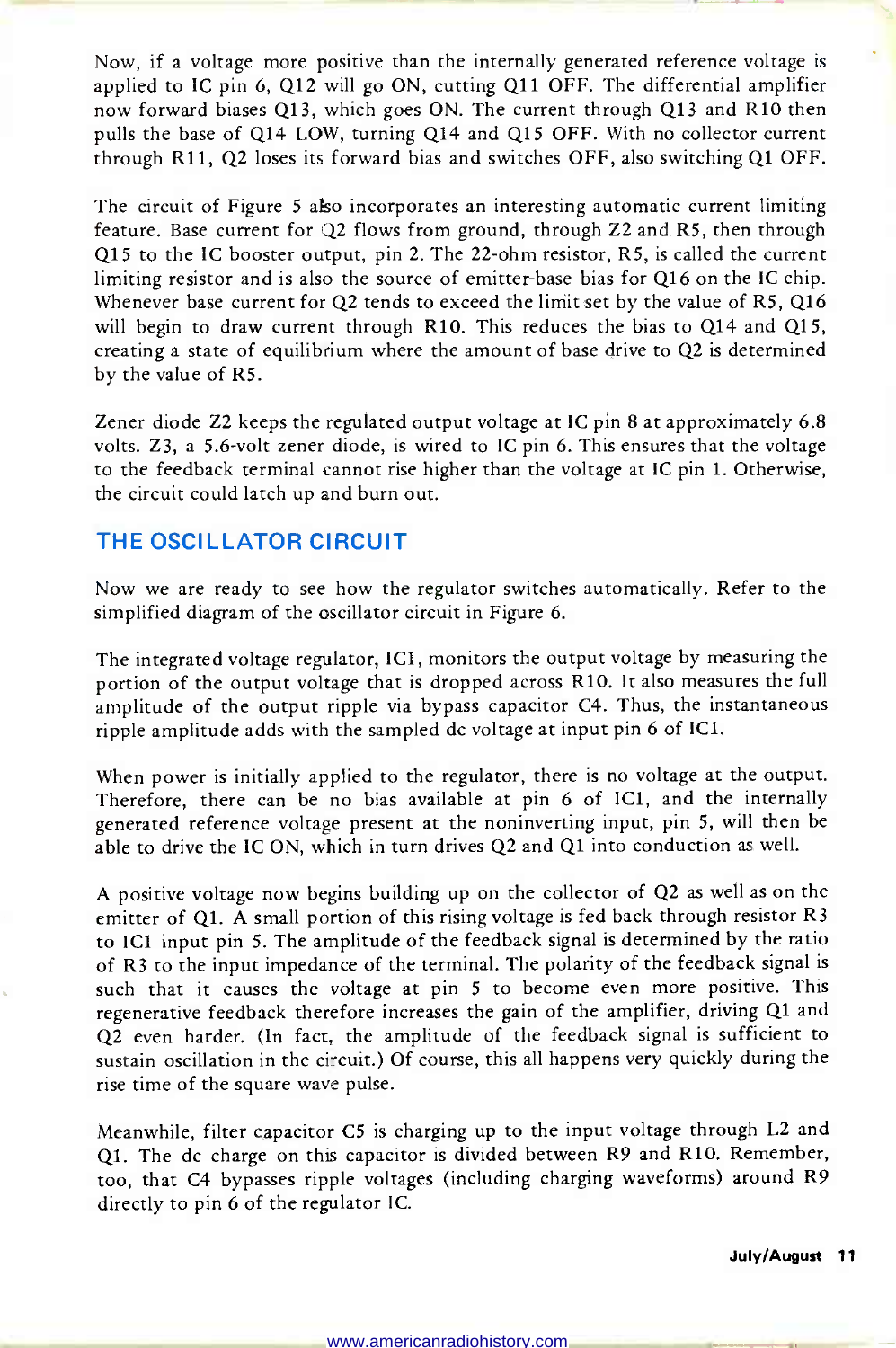

FIGURE 6. SIMPLIFIED DIAGRAM OF THE OSCILLATOR.

At some point the combined ac and dc voltages as seen at pin 6 of IC1 will become greater than the bias at pin 5, that bias being equal to the internal reference voltage plus the instantaneous value of the feedback signal through R3. Now when the potential at terminal 6 is more positive than that at terminal 5, the regulator switches state and turns Q2 and Ql OFF.

When this happens, the magnetic field induced in L2 will attempt to maintain the current flow through the coil and in so doing biases catch diode D1 into forward conduction, in effect grounding the emitter of Ql. As seen at IC pin 5, the regenerative feedback via R3 is now a negative -going pulse. This is, of course, the correct polarity for driving the integrated amplifier and the switching transistors even further into cutoff.

The circuit remains cut off until C5 discharges enough so that the potential seen at pin 6 falls below that at pin 5 (the reference voltage *minus* the feedback signal). At this point the IC switches state again and the circuit continues to oscillate at a frequency determined by the reactance of L2, the capacitance of C5, and the amplitude of the feedback signal. Feedback resistor R3 is what determines the amplitude of the feedback signal.

(It is worth mentioning here that the output voltage does not reach its full 12 -volt potential immediately, but in several increments governed by the oscillator excursions and the frequency of oscillation. However, once the output voltage reaches its full value, it remains constant with only a very slight ripple voltage present.)

Now we have seen how the oscillator works by amplifying a slight portion of the positive- or negative -going pulse edges that appear at the input to the low-pass filter formed by L2 and C5. These pulses are labeled  $E_{in}$  in Figure 6. The actual feedback signal is about 100 mV in amplitude, as Figure 6 also indicates. The feedback signal is applied to the reference input of IC1. The resulting rise or fall in the output

#### 12 NRI Journal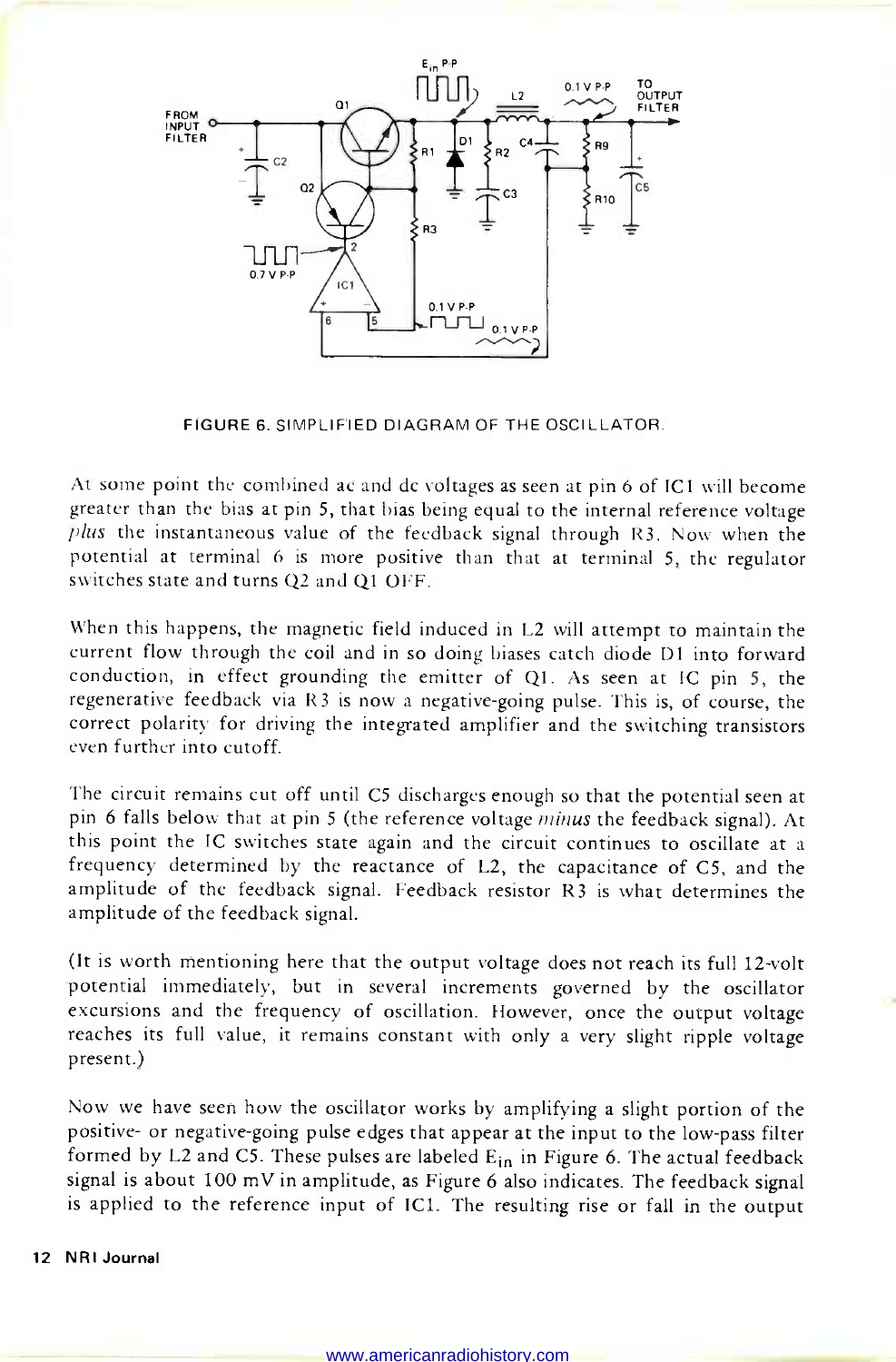voltage at C5 amounts to about the same value. The full amplitude of the ripple across C5 is fed back to the feedback input of IC1 via C4. IC1 oscillates between its ON and OFF states for definite periods of time, governed by important circuit constants like R3, L2, and C5.

How do these components work together in determining the behavior of the oscillator circuit? We will discuss this next.

The amplitude of the feedback signal, typically 100 mV, determines the switching time ( $t_{on}$  and  $t_{off}$ ). Remember that each time the regulating IC switches state, the output voltage has to catch up with and slightly surpass the new input condition, whether in the positive- or the negative-going direction, before causing the IC to switch back again. Thus, the ripple superimposed on filter capacitor C5 will have essentially the same amplitude as the feedback signal voltage. With L2 and C5 as circuit constants, the *rate* of charging the filter capacitor is also constant. This means that if the capacitor has to charge (or discharge) to a relatively greater voltage before the oscillator switches state, it will take a longer time to do so. On the other hand, if the feedback amplitude is relatively less, the charge on C5 can reach the threshold levels for the differential inputs at pins 5 and 6 in less time. This is what determines the frequency of oscillation. As mentioned earlier, this type of circuit normally operates at around 20 kHz.

An RC network consisting of R2 and C3, across catch diode D1, is a damping circuit used to attenuate switching transients that appear across the diode.

As already mentioned, D1 conducts heavily when Ql is turned OFF. Just as Ql turns ON again, D1 will still conduct because of its inherent reverse recovery time.<br>The diode will thus act as a short circuit and a strong surge will pass from input filter capacitor C2 through Q1 and D1. When all the charge stored in the catch diode is removed, the diode no longer conducts and pulse transients arise. At this point the damping circuit must handle the surge transients.

This current surge, with its attendant transients, is the main cause of RFI (radio frequency interference) generated in the power supply.

Not just any old diode can be used successfully in this circuit. The catch diode has to handle rather large inductive currents and must be able to recover rapidly, so a special diode having these capabilities must be selected for this application. Newer components, where the catch diode is grown right onto the power transistor chip, Q1, have recently been developed. The matching and close proximity of the two elements greatly reduce the diode recovery spike, causing far less noise and RFI. This means that smaller LC filters can be used, reducing the size and weight of the power supply even more.

#### HOW THE OUTPUT CURRENT LIMITER WORKS

Refer now to the simplified diagram of the output current limiting circuit in Figure 7. (The heavy arrows show the direction of electron flow.)

www.americanradiohistory.com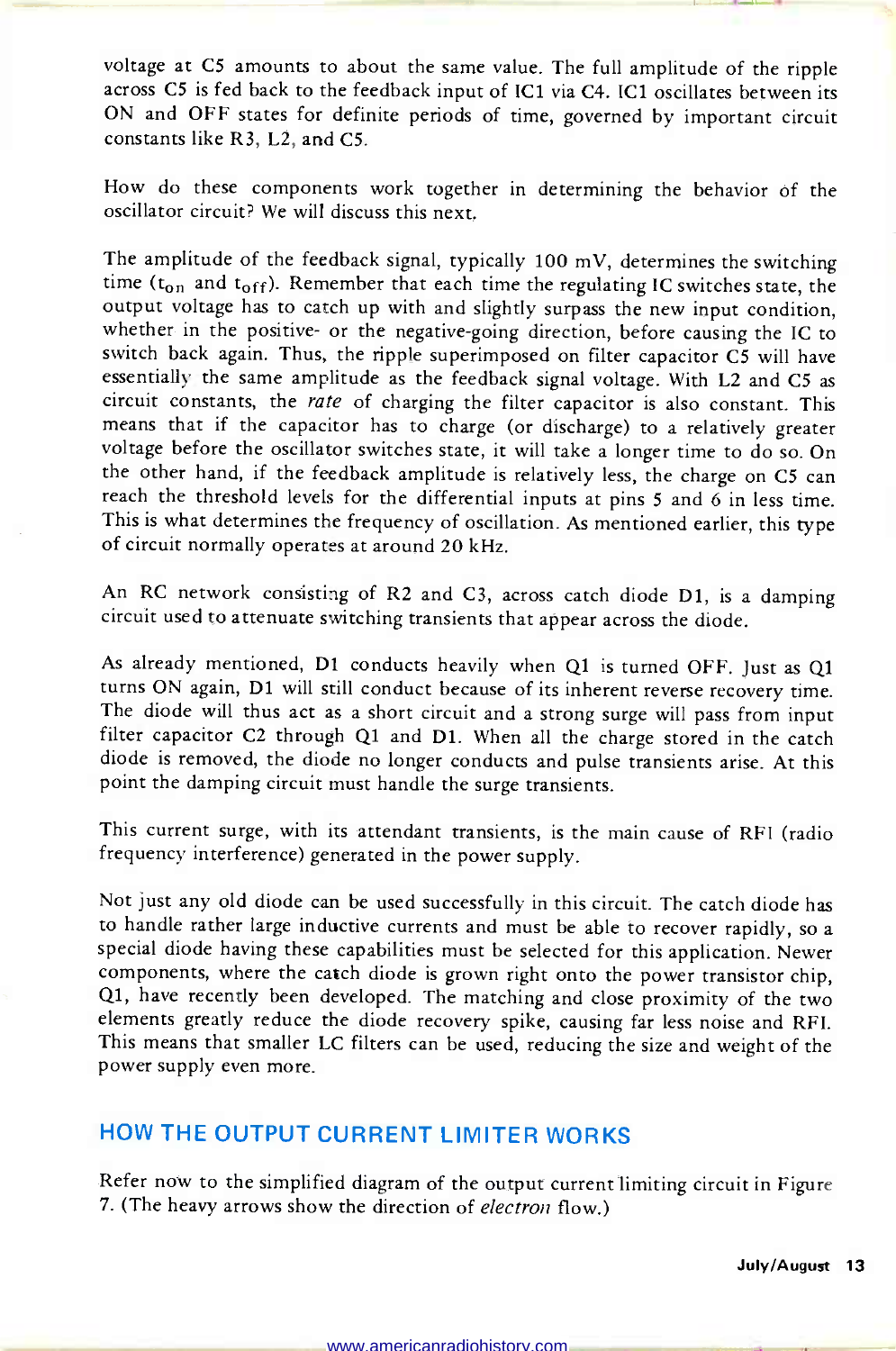

FIGURE 7. SIMPLIFIED DIAGRAM OF THE CURRENT LIMITING CIRCUIT.

Besides the current limiting capabilities of the LM305 integrated circuit, we also need protection for those circuit parts that handle the heavy power load, particularly Ql and Q2. This is accomplished by a comparator, IC2. This circuit compares the voltage drop across the 0.01 -ohm resistor, R8, with the drop across the 82 -ohm resistor, R7. (A low -value resistor like R8 could be no more than a short length of resistance wire, one or two inches, so don't let that take you by surprise.) Resistor R7 is in series with the constant current generator, Q3, so the voltage drop across this resistor will be constant. Resistor R8 is in series with the output load, so the voltage drop across R8 will not be constant, but will depend upon the load current.

Figure 7 shows the relationship between these two parallel current paths and how the voltage drops across R7 and R8 bias inputs 2 and 3 of IC2.

As long as the load current remains below a certain limit, the voltage drop across R8 will be less than that across R7, and IC2 is held OFF. When the load current increases, so does the voltage drop across R8, and if the current surpasses the set limit, the voltage across R8 becomes greater than the voltage across R7. Now, just the opposite condition exists: IC2 goes ON, driving IC1 OFF, which in turn switches Q2 and Ql OFF as well.

The maximum allowable load current before limiting will take place is set by adjusting potentiometer R12. Since R12 is in the emitter circuit of the constant current generator, Q3, its setting determines the voltage drop across R7.

#### SERVICING THE SWITCHING REGULATOR

A good practice to observe when servicing a switching regulator is to keep the output loaded while testing the unit. A rheostat of suitable power rating is always an excellent means of checking the performance of a power supply under varying load conditions. Also, if a switching regulator of this type is allowed to operate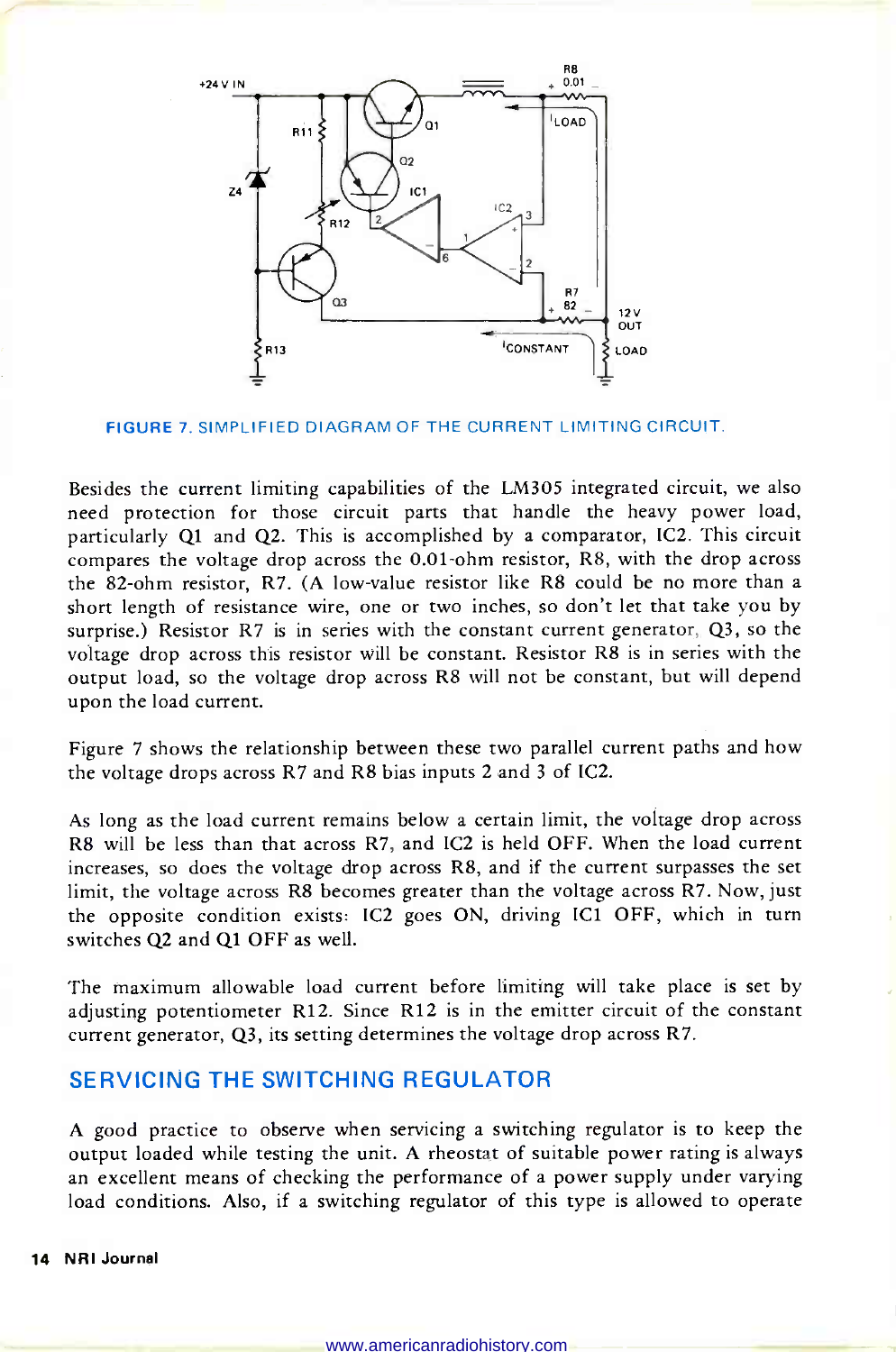unloaded, the oscillator tends to run irregularly. This is a normal phenomenon and has no bad effects upon the regulator, but the erratic operation could be misleading to the service technician.

If the regulator seems to be operating correctly but the output voltage is wrong, check R9 and R10. The ratio of these two resistances determines the output voltage.

If the resistance of R10 increases in value, the percentage of the output voltage dropped across it will also increase, and IC1 will switch the series transistors OFF too soon. The voltage across R10 will overcome the 1.7 -volt reference voltage before the output voltage reaches 12 volts.

If the resistance of R9 increases, the percentage of the output voltage dropped across R10 will be less, and IC1 will switch the series transistors OFF too late. The output voltage must rise proportionally higher than 12 volts in order to overcome the 1.7 -volt bias.

#### **CONCLUSION**

By now you should have mastered the operating secrets of switching regulator power supplies. Although on first look they might scare you with their seemingly complex circuitry, this is only an electrical complexity as opposed to the mechanical complexity of series regulators. Most of the apparent complexity is due newly won confidence and knowledge will be your most valuable servicing tools the next time you face one of these devices on the shop bench.

In this Journal you have met a fellow NRI student, Steven Williams, writing about switching regulators from his home in Denmark. Steve enrolled first in the Radio-TV program in 1959, successfully completing this course in August 1960. Not being satisfied with this course alone, Steve next enrolled in the Communications course, graduating in March 1964. Now, in order to keep abreast of the fascinating field of digital electronics, he is enrolled in NRI's Computer course. We look forward to more fine articles from Steve in the future.

Elpful Like other components, circuit breakers can fail. Some<br>
Htechnicians have a bad habit of shorting across circuit<br>
heavens defective You should breakers to determine if they are defective. You should check for low resistance paths to ground before you substitute or bypass a circuit breaker. Circuit breakers

can also short from one of the terminals to the case. This will cause repeated tripping of the circuit breaker because the case of most circuit breakers connects to ground. A safer method of testing for a defective circuit breaker is to solder a pigtail fuse of the appropriate current rating across the circuit breaker's terminals. If the fuse holds, the circuit breaker is probably defective. On the other hand, if the fuse blows, it is unlikely the circuit breaker is defective. More than likely there is an unwanted low resistance path to ground.  $-by$  James Crudup

July/August 15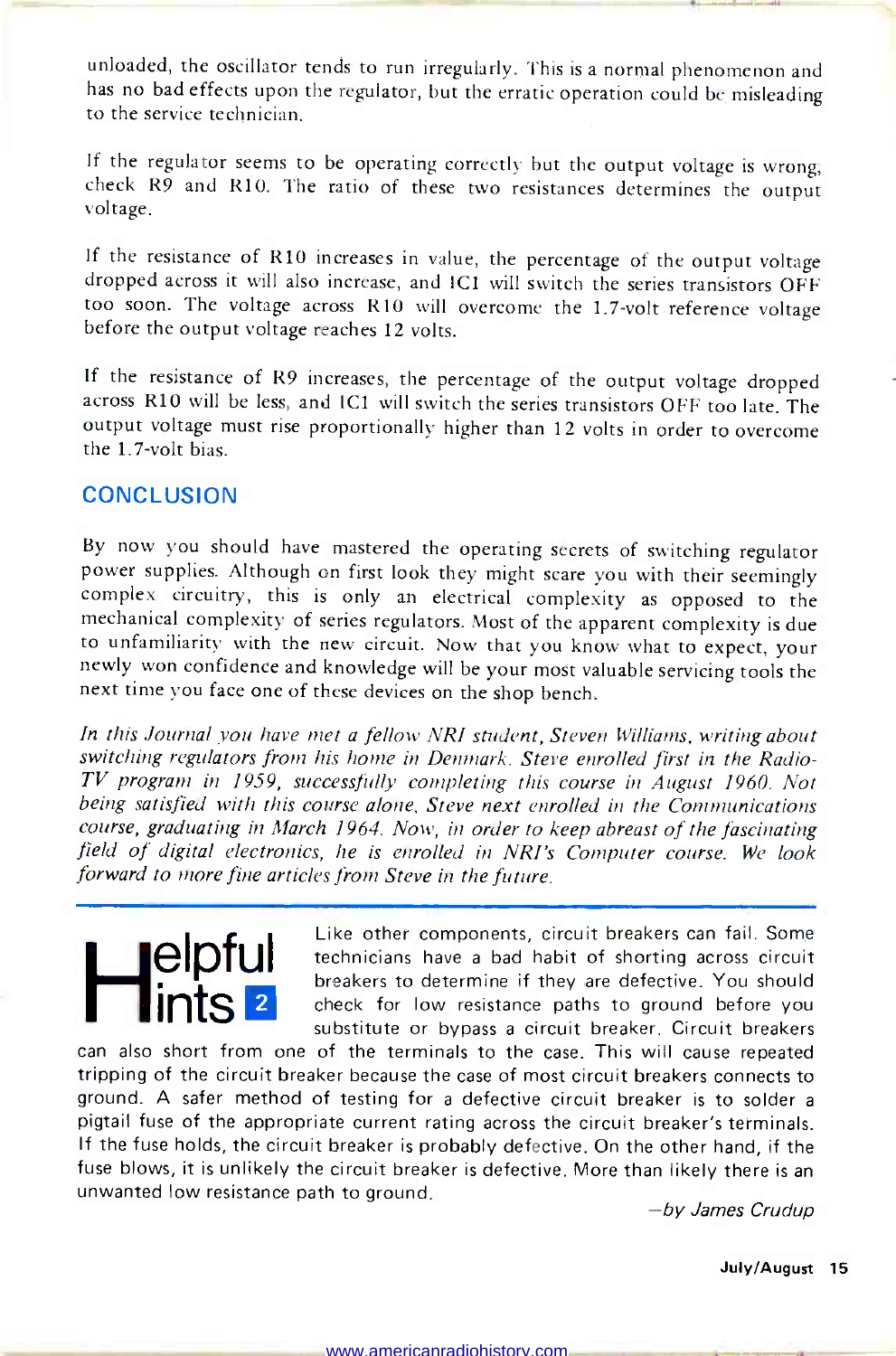# Repairing<br>Tuners **Tuners** the bad part it than just finding the bad  $P^{\alpha}$ .

### by James Crudup, C.E.T.

This set turned out to be a little more difficult to repair than I had anticipated. It was brought to me by a friend of mine that I just happened to owe a favor. This meant I wouldn't receive very much profit if any on the job. Therefore, I wasn't too enthusiastic about repairing the set immediately and I could think of a million other things to do. Finally, a few weeks later I got around to it. I turned the set on and I found that it had a beautiful raster (white screen) but no video or sound. <sup>I</sup>pulled the back off the set and looked for an AGC control. Some black -and -white sets don't have them and I wasn't surprised when I didn't find one on this set. If the AGC control had been misadjusted it could cause this symptom.

This was a small Admiral TV chassis TK2-1A and I had all of the tubes I needed on hand. This appeared to be a signal problem so I substituted the tubes in the tuner and the tubes in the i-f section one by one with no success. Then, I visually inspected the set for obvious damage but couldn't find any. Next I put the old tubes back in their sockets. I wasn't making much progress so I decided I'd better pull out the schematic. Fortunately I had the Sams diagram on hand for this particular receiver.

<sup>I</sup>turned on my test equipment and decided to make a few checks. The voltages in the i-f stages appeared to be normal. A defective video detector diode could cause the symptoms. In this set the video detector was before the sound takeoff point so <sup>I</sup>decided to check it. I removed the shield and disconnected one end of the diode and made a forward and reverse resistance test on it. To my surprise the diode checked good. It had a high front to back resistance ratio. I soldered the diode back in the circuit and reinstalled the shield. Then, I checked the transformers and coils in the circuit and they all seemed to be good. I had a feeling it wasn't my day.

Back to the schematic. I thought I'd better sit down and look at the schematic for <sup>a</sup>while. After all, I had checked most of the stages that could be causing the trouble. After a good look at the schematic I decided that I'd better make some voltage checks on the tuner; perhaps one of the stages in the tuner was at fault. Most of the voltages looked good so I decided I'd better do some signal injecting. I turned on my trusty Conar Model 280 signal generator and waited for it to warm up. I set it to the i-f or 45.75 megahertz and turned the modulation switch on. Next, I connected the generator ground clip to the ground foil on the TV circuit board and touched the probe to the i-f input point in the receiver. Since the Model 280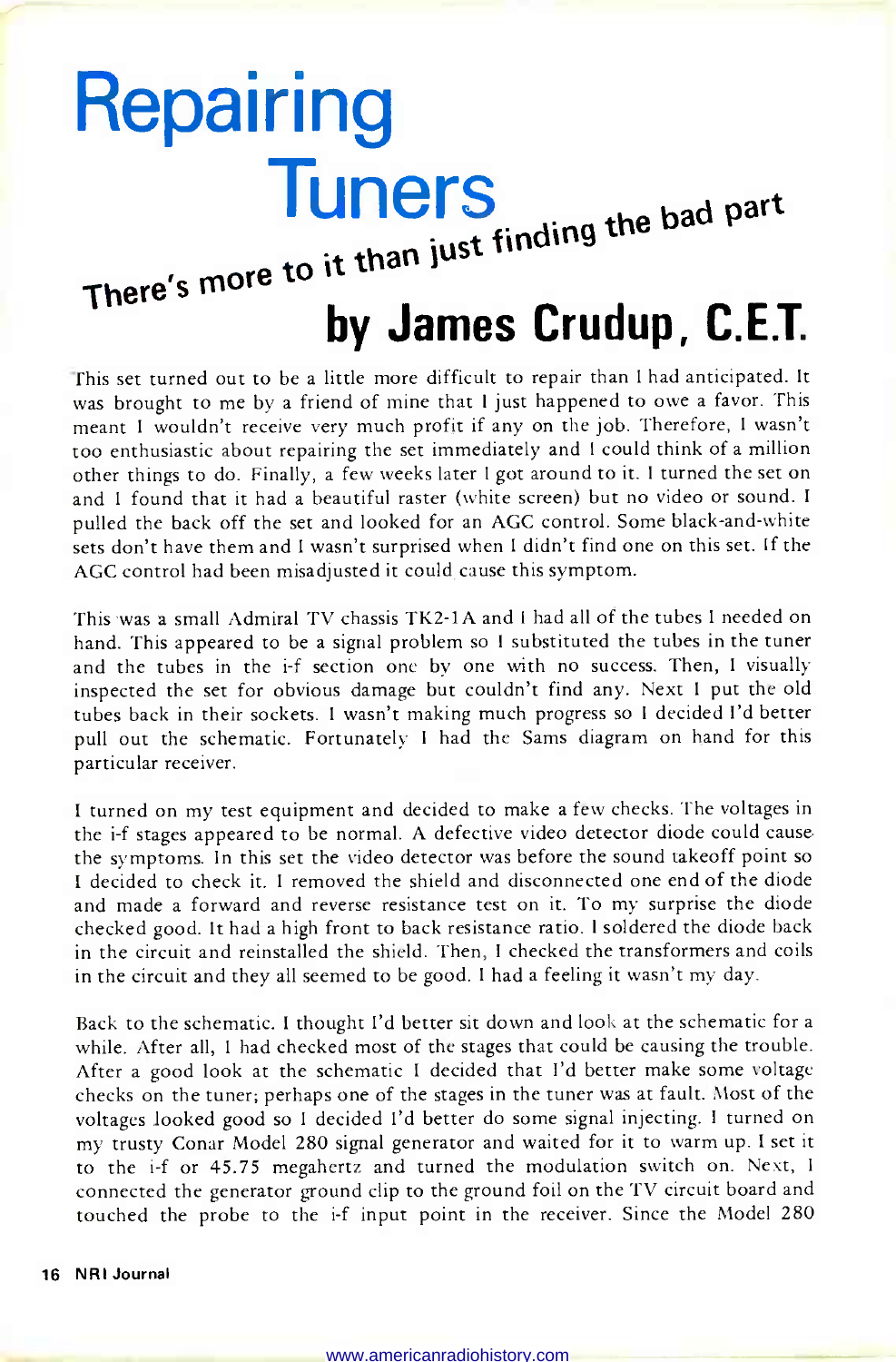generator uses a transformer and it has an isolation capacitor in the input lead, the danger of shock when working on line -operated sets is eliminated. Black bars appeared on the screen. I turned the modulation control up and the bars became blacker. As I reduced the control the bars became lighter. The number of bars that you will have on the screen will depend upon the modulation frequency. Of course, the number of the bars is not important. You simply want to know if the modulated signal is getting through the i-f stages to the picture tube. In this case it was and this told me the problem was in the tuner.

<sup>I</sup>set the generator to the frequency of Channel 2 and applied it directly to the antenna terminals. I was rewarded with the blank raster again, so I knew I had tuner trouble. I had tested the voltages at the tuner test points and they seemed normal so I decided to take the side shield off the tuner. Looking closely, I spotted <sup>a</sup>burned resistor. The resistor connected directly to the B+ terminal on the tuner and from the schematic I could tell that it was supposed to be R208, a 1-kilohm resistor. I attempted to check the resistor. I touched the probe to one end of the resistor but I wasn't able to get my hand down into the tuner to connect the other lead. I might also point out at this time that it's very important not to disturb the placement of components in the tuner when you attempt to repair a tuner. If you replace parts, cut the leads of the new part to the same length as on the old part, and install the new part in a similar manner as the old part. Upsetting the location of components can cause adverse affects on the operation of a tuner.

After thinking about the problem for a minute I decided to clip the ground lead right to the B+ connection on the top of the tuner and touch the probe to the other side of the resistor down in the tuner. The resistor measured open so I decided I should check the 5GS7 on the tube tester. It showed a plate cathode short.

It seemed a simple job to remove and replace a resistor. If the job had not appeared to be a simple one I would have removed the tuner and mailed it off to one of the tuner repair shops. As mentioned earlier, the resistor was mounted down in the tuner and it was rather difficult to reach. I tried my soldering iron and then a soldering gun but the tips just weren't long enough to reach. This was beginning to be too much like work so I decided to set the job aside for a few days until I could give the matter some thought.

A few days later, a brainstorm struck. I decided that perhaps I could reach the connection if I obtained a longer tip for my iron so I went out to buy one. I got the longest tip that my wholesaler had for the iron but when I got home I found out that it wasn't long enough. It finally came to me that when in a pinch I had often used heavy gauge wire as a soldering tip for my soldering gun. I scrounged around in the rear of my basement and found a short length of No. 12 house wiring cable. I clipped off a piece, removed the insulation and formed the wire into a long, skinny loop. Then I connected it into my soldering gun. I heated the iron, tinned the tip and attempted to remove the resistor. The long home brew tip that I made worked fine. I was able to unsolder the resistor and install the new one with no difficulty. <sup>I</sup>fired up the set and wasn't surprised to see a good picture and good sound when I put in a new 5GS7. I buttoned up the set and returned it to my buddy, charging only my cost for the new tube.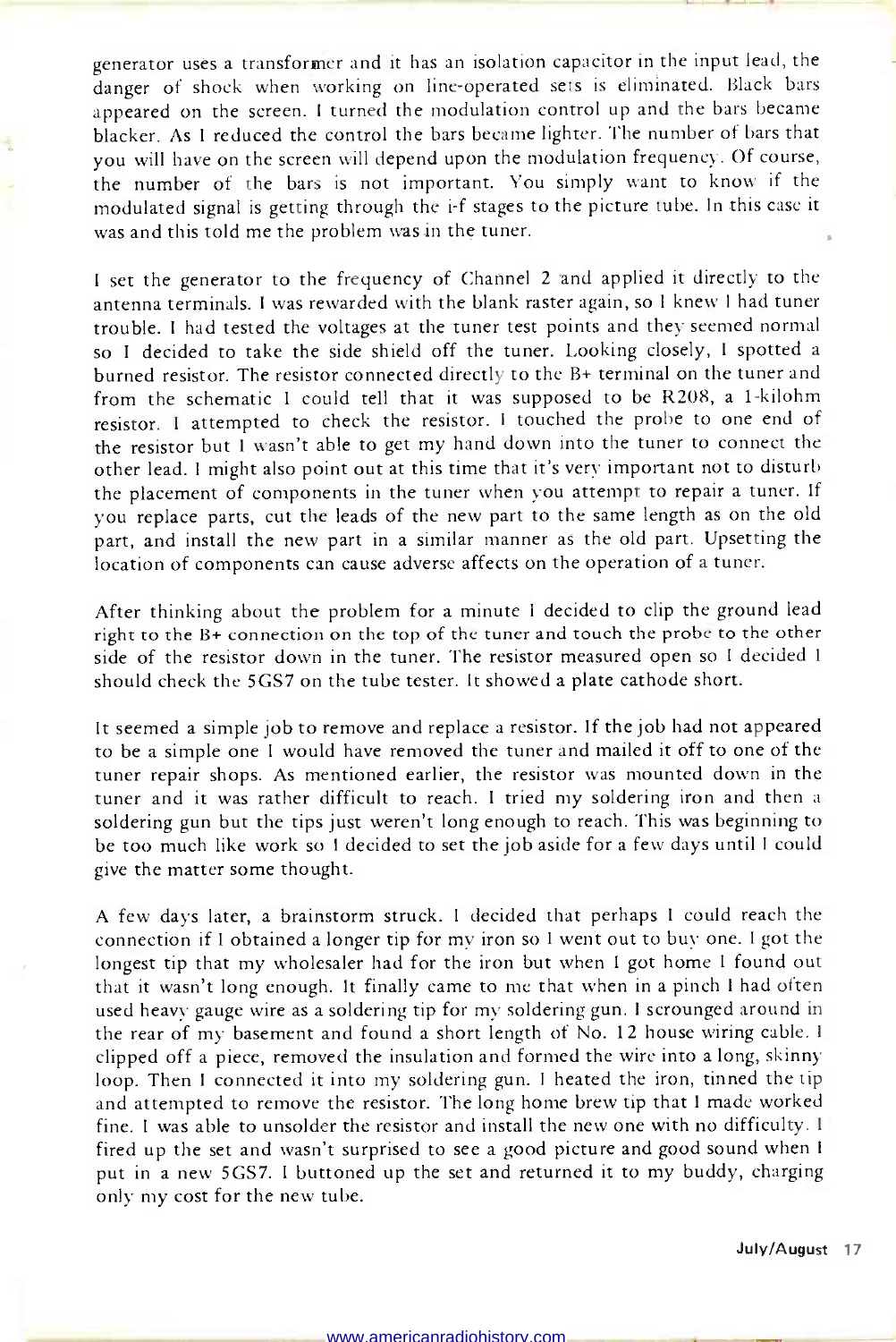

### HAM NEWS



### By Ted Beach K4MKX

This time I am going to discuss a topic which, while not directly related to ham radio, is of interest to those people who like to experiment along various lines in digital electronics. Let's face it, digital is the buzz word today, and we'll all have to know a little something about the field soon or we just won't be able to keep up. Repeater control, for example, is all digital control as are frequency synthe sizers, counters, and so on.

At any rate, I am going to describe <sup>a</sup>circuit (actually several circuits) to you that you may find useful in experimenting, and at the same time perhaps you can learn a little some thing about "digital" circuits. This circuit is one that can generate a single pulse or a train of pulses, depending upon how it is interconnected. You should be able to duplicate the thing for about a dollar (if you have a good junk box) and can probably find lots of uses for it.

Incidentally, I'm not going to give you any circuit board layouts or anything like that for this project. Instead, I suggest you get a piece of perfboard

with 0.1" spaced holes, an IC socket, and go to it. There won't really be much wiring involved for any of the circuits. Figure 1 shows the terminal numbers for the CD4001AE CMOS gate chip you will need. You can use any of the gates you want in the package, taking care to connect any unused input pins to pin 7 (ground) or pin 14(+V). Supply voltage can be anything from 3 volts to 15 volts.

To begin with, the basic circuit that is used to generate a train of pulses is shown in Figure 2. This is a standard astable (free -running) multivibrator which makes use of two CMOS invert ers or dual two input gates (as shown).



FIGURE 1. CONNECTIONS AND PIN-NUMBERING OF CD4001AE.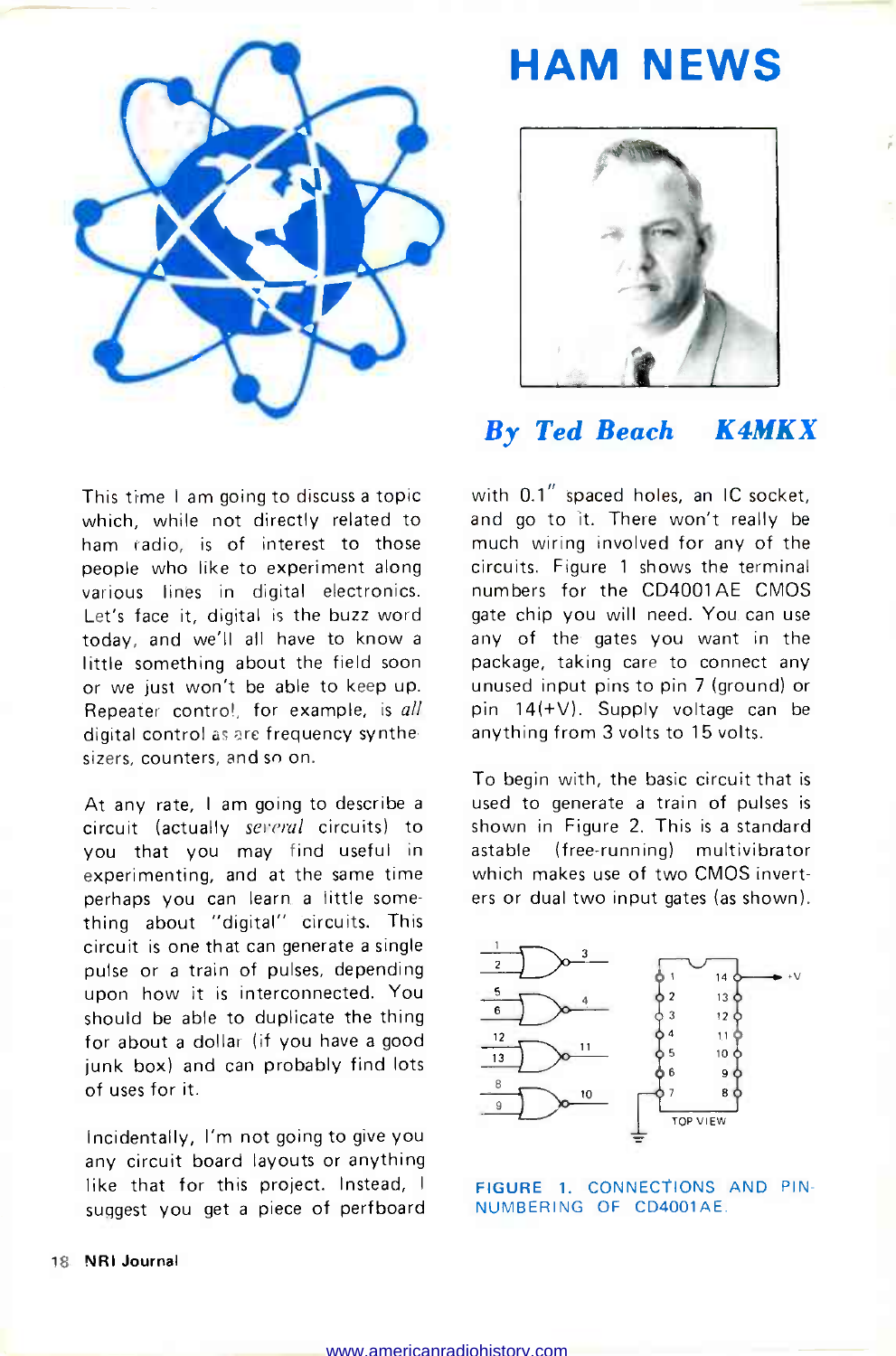

FIGURE 2. EASIC CMOS ASTABLE MULTIVIBRATOR.



#### FIGURE 3. BASIC CMOS MONOSTABLE MULTIVIBRATOR.

The pulse train output from gate 2 will have a period (T) of about 2.2RC, from which you can find the frequency  $(f = 1/T)$ . My favorite slow  $\frac{2}{x}$  will be speed combination is a 10 meg resistor and  $0.01$   $\mu$ f capacitor. This works out to be a period of 0.22 second or a frequency of 4.55 Hz. Depending up- on the particular characteristics of the two gates, the pulse train may or may not have a 50% duty cycle  $(T1 = T2)$ . This is relatively unimportant for most uses of the pulse generator.

By making a very simple alteration to the circuit of Figure 2 we can have a unit that will generate a single pulse on command. Such a circuit is called a monostable multivibrator or one-shot and is shown in Figure 3. Notice in this circuit that the input of gate 1 that was grounded in Figure 2 is now connected directly to the output of gate 2. In addition, we have added a resistor and capacitor to the second input of gate 2. C1 and R1 form a differentiator network that generates a very narrow positive pulse when a positive step input is applied to C1. This narrow pulse into the input of gate 2 starts the timing cycle, and gate 2 will have a negative -going pulse, T1, duration is approximately 1.1 RC as in Figure 2.

Now, the really useful circuit is one that combines the functions of the astable and the monostable multivibrators, and is what this whole thing is all about. The basic configuration of the circuit is shown in Figure 4.



FIGURE 4. MULTIFUNCTION CMOS MULTIVIBRATOR.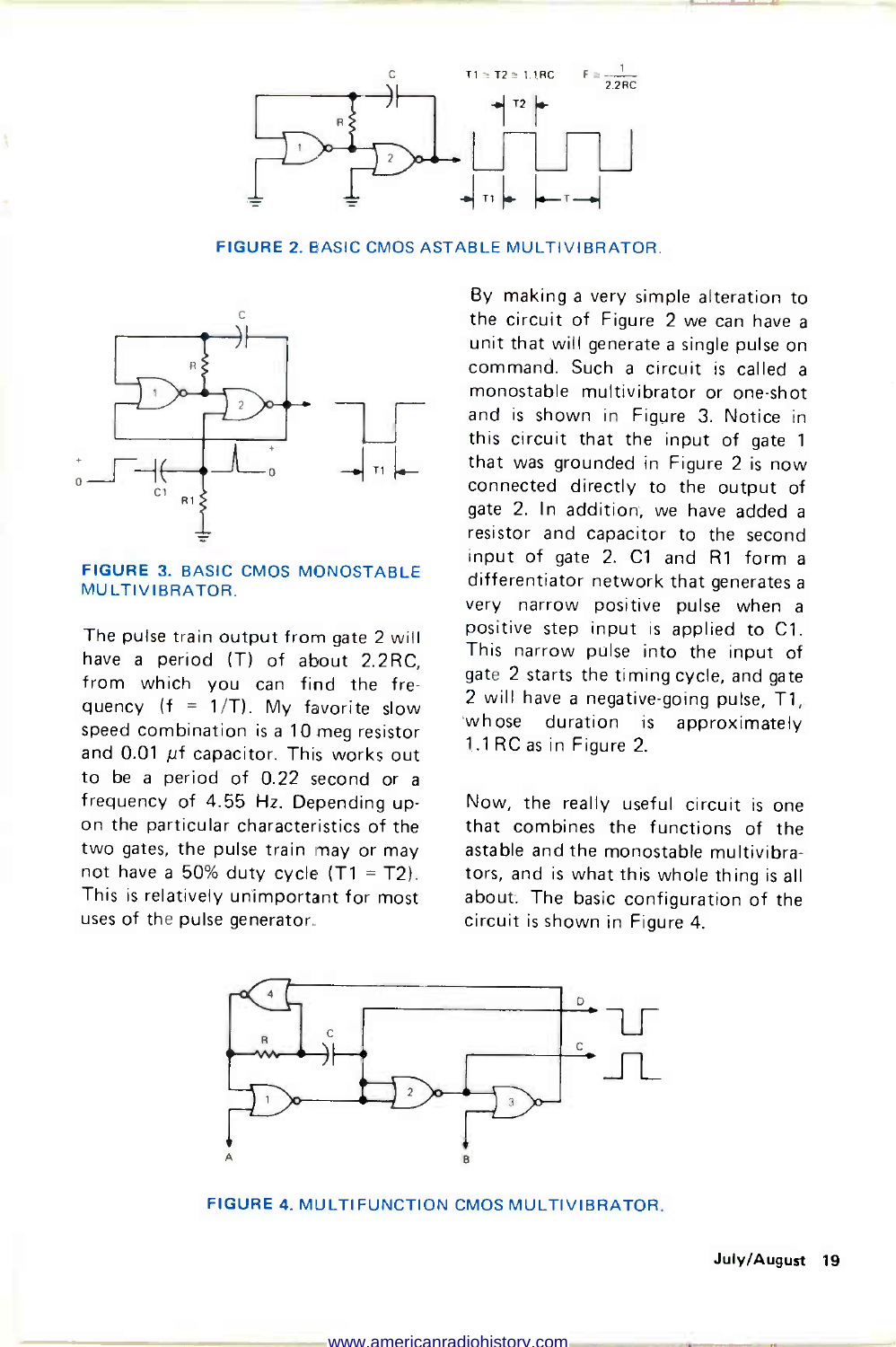

#### FIGURE 5. MONOSTABLE INPUT (A) AND ASTABLE INPUT (B) NETWORKS FOR FIGURE 4

Gate 1 and gate 4 are the basic generator gates, but we have added gate 2 (which functions strictly as an inverter) and gate 3. The inverter allows us to have two output signals (C and D) which are 180° out of phase; that is, they are *complementary* outputs. The two points labeled A and B are our control inputs, and we can do all sorts of interesting things with the two of them.

The A input is for the monostable operation and the B input is for the astable operation. We could connect a network like the one shown in Figure 5(A) to the A input, and a switch [Figure 5(B)j to the B input for simple, two-switch control of the two functions. With S2 OFF, closing S1 will generate a single output pulse. With S1 either open or closed, turning S2 ON will enable the astable multivibrator. When S2 is opened, the circuit will complete any pulse it is generating before it stops! You can never get a short pulse out of this circuit.

Figure 6 is another interesting input network for the combination pulse generator. In this one we have only a single switch, which, for most convenient operation, is preferably a pushbutton switch having two positions. The normal (unpushed) position is as shown. The B input is grounded through the diode and the 1 meg resistor and the A input is grounded by the 100K resistor. Pushing the button generates a positive spike at the A input just as the network of Figure 5(A) did, and we generate a single output pulse. If we now release the button, that's all that happens  $-$  we generate a single output pulse.

Suppose, however, that after pressing the button and generating the single output pulse we keep the button pressed for about two seconds. The 10 µf capacitor will be charging through the 100K resistor toward +V and after about two seconds point B will be positive enough to turn on the astable generator and we will get our train of pulses. Releasing the button will quickly discharge the  $10 \mu f$  capacitor through the diode (any old diode will do) to turn off the astable multivibrator.

This multifunction operation is quite handy when testing counting and gating circuits. Press the button to generate a single pulse, and if you want a whole string of pulses, keep the button pressed. Otherwise, you'll generate just one pulse each time you push the button.



FIGURE 6. SINGLE SWITCH CONTROL FOR FIGURE 4.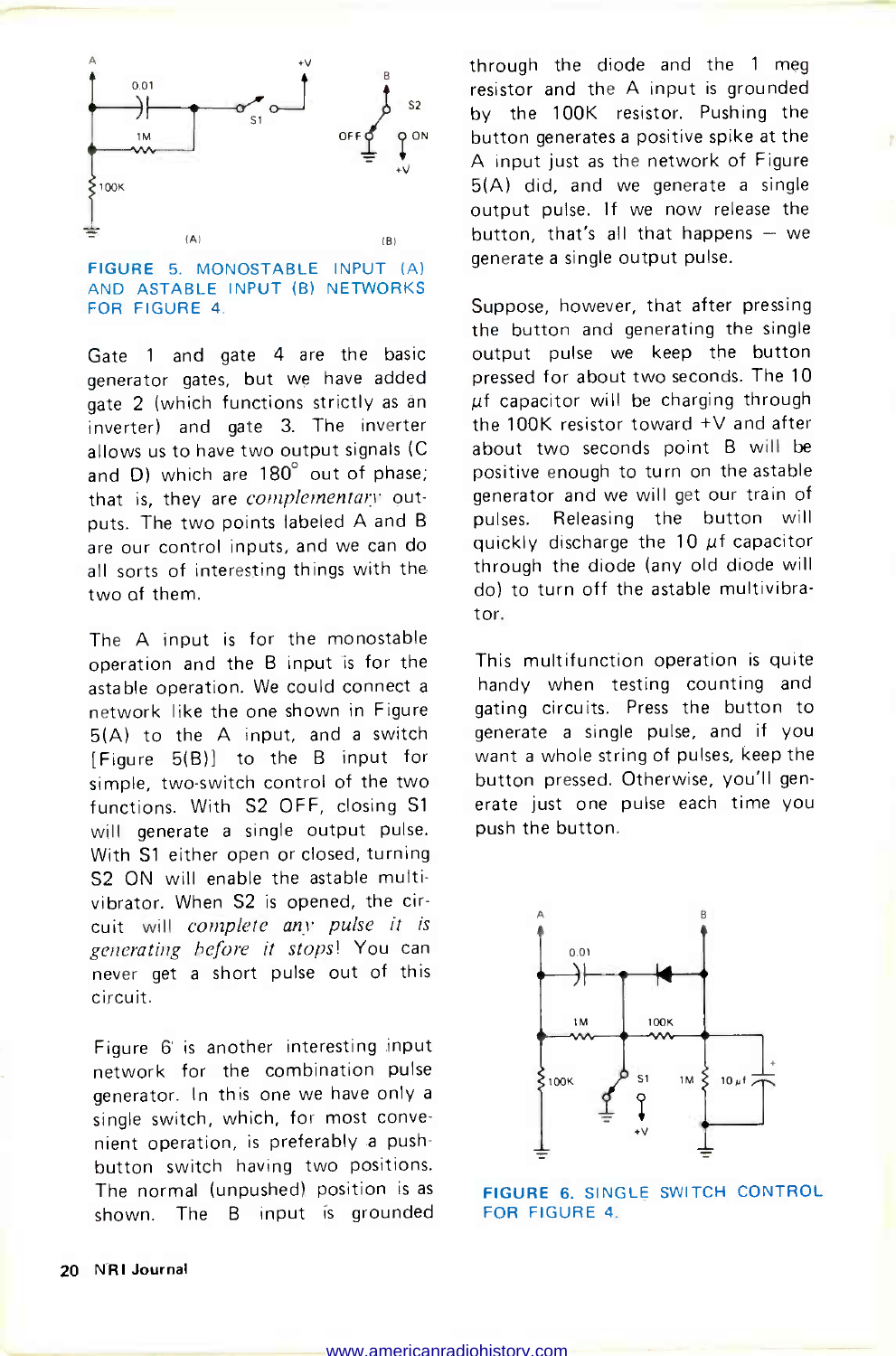

FIGURE 7. TRANSISTOR BUFFER FOR MULTIVIBRATOR OUTPUT.

The circuit of Figure 4 combined with the control input of either Figure 5 or Figure 6 is fine for working with CMOS circuits only, since the C and <sup>D</sup> outputs are not capable of supplying (sourcing) or drawing (sinking) any appreciable current. In fact the entire unit consumes less than 1 microampere from a 9-volt battery! This makes an on-off switch an unnecessary luxury.

There will probably be occasions when you will want to run some TTL circuits with this little generator, so suggest you add a simple buffer (similar to Figure 7) to the output(s). With an output stage like this you can drive many TTL gates, and at the same time have a visual indication of the operation of the circuit via the light emitting diode (LED). The table in Figure <sup>7</sup>indicates resistor values for R1 and R2 for various supply voltages which will give a diode current of about 15 ma (assuming a transistor Beta of 30). The transistor is any silicon switching type (2N5134 or equal). The LED can be any type at all, and in fact does not need to be there at all  $-1$  just like to see the lamp blinking to tell me the thing is working. Besides, with a very slow clock speed  $(R = 10$  meg,  $C = 0.01 \mu f$ ) you can easily count the output pulses visually.

Figure 8 is a photo of a unit I built up in a small case and which uses the input configuration of Figure 5. I also have a switch to select various values of timing capacitor (C) and a variable resistor for R. This is a bit more elaborate than usually needed, but what the heck, it was fun to put together!

Well, I guess that's about enough for the digital circuits this time  $-$  if this topic is of any interest to you, maybe we'll pursue it some more at a later date. In the meantime, let's see who we've heard from since last time.



FIGURE 8. PROTOTYPE MULTIFUNC-TION OSCILLATOR.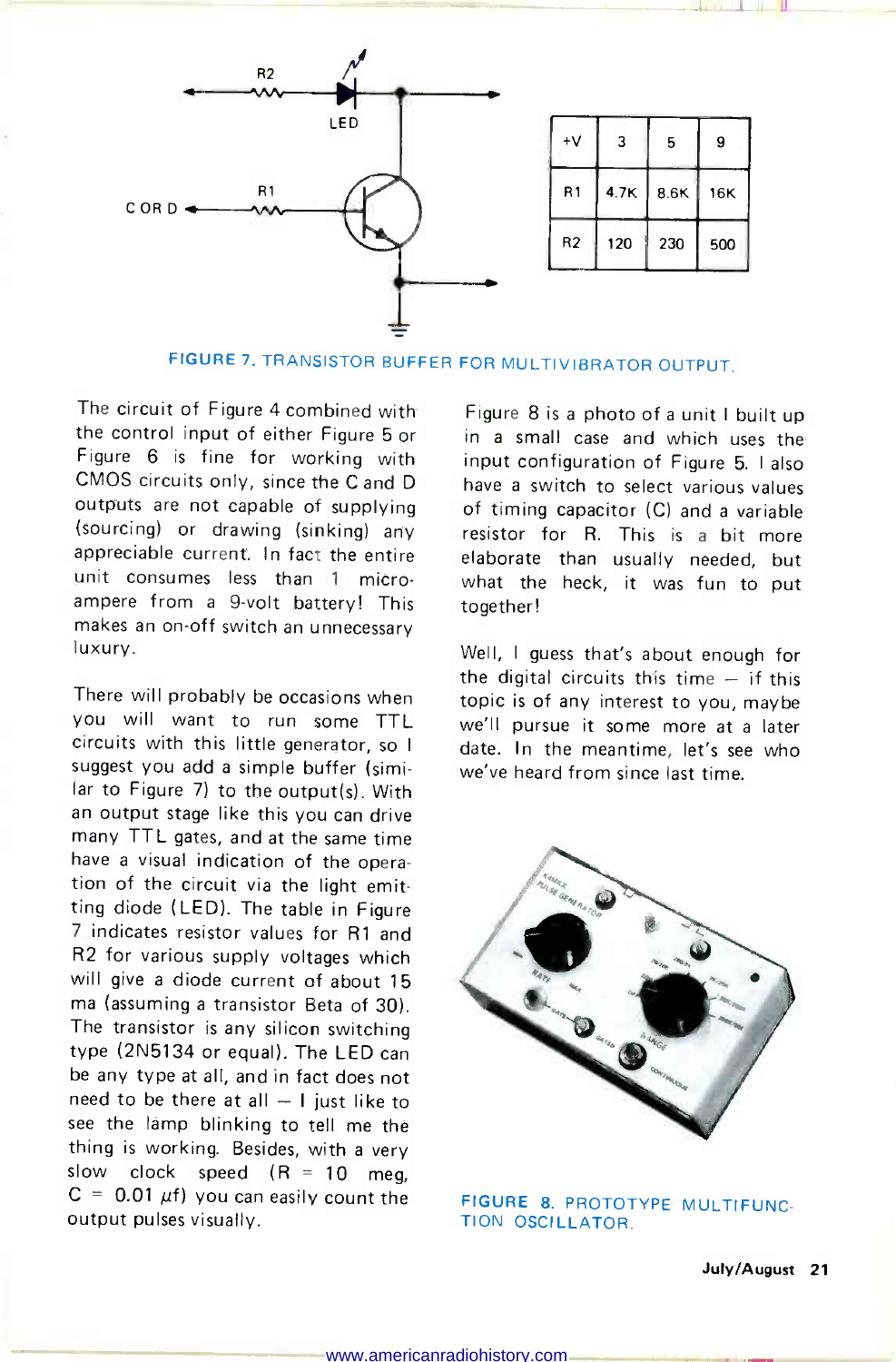| Tom    | WN1UUZ             | N.                       | Housatonic MA           |
|--------|--------------------|--------------------------|-------------------------|
| Matt   | WN4MXN             | N                        | St. Petersburg FL       |
| Fred   | WB5LKE             | G                        | Dallas TX               |
| George | WN5NZS             | N                        | Abilene TX              |
| Dick   | WN5OCP             | N                        | Wichita Falls TX        |
| Bill   | W8GPG              | T.                       | Maineville OH           |
| AL     | WN8UDB             | N                        | Cuyahoga Falls OH       |
| Jean   | VE2DNG             | $\overline{\phantom{a}}$ | Sherbrooke PQ, Can      |
| Dick   | K <sub>1</sub> GKR | Τ                        | No. Grafton MA          |
| Myles  | WB2MAP             | A                        | <b>Little Silver NJ</b> |
| Henry  | WA4MSY             | *                        | Seminole FL             |
| Fred   | WN5OGD             | N                        | Little Rock AR          |
| Chris  | WN6JYH             | N.                       | El Cajon CA             |
| Jerry  | WB7AVO/6           |                          | Lancaster CA            |
| Vince  | WØGP.              |                          | <b>Bloomington MN</b>   |
|        |                    |                          |                         |

As usual, the first eight people listed are students or graduates of our Amateur courses, while those listed after them are from the ranks of other NRI courses.

The only notation on the QSL card from WN1UUZ was "Thought I'd never make it!!!" - Tom. It couldn't have been all that bad, Tom!

Fred, WB5LKE, works 20 and 40 CW with an SB 102 and dipoles, and is hard at work on his Advanced License. <sup>I</sup>know it's a lot of work, but it will be well worth it, Fred.

WN5NZS appears to be in a situation like me  $-$  his name is Gordon but he goes by the nickname George on the air. Oh well, if I can get Ted from Edward, I guess George is O.K. for Gordon.

WN5OCP uses a Yaesu FT 101B on 80 and 40 meters. Dick uses a 14AVQ vertical on 40 and an inverted vee on 80 and says he has had quite a time tuning the vee for an acceptable SWR. <sup>I</sup>haven't had too much experience with this type of antenna, but from what I've seen and read, the apex angle should be about 90° (not 100° Dick) and should be fed with a balanced line through a balun or transmatch. Line length becomes a factor with coax feed and you can have that bad SWR problem.

Unfortunately the note I got from W8GPG was incomplete as it was written on both sides of his report on Training Kit 1R, and I got a photocopy of only the front side. It looked as if the other side would have been interesting too. Bill said in part that he had had a license 50 years ago (he's presently 70 years young) and it was 8CG R. Now he is trying to get up-todate in amateur radio and (continued on other side)...

VE2DNG's QSL had a note in both English and French on the back. I'm glad Jean had the English there too, since my knowledge of French is zero. Thanks (merci) for the card, Jean.

The Dick that goes with the K1GKR call is none other than Richard Moore,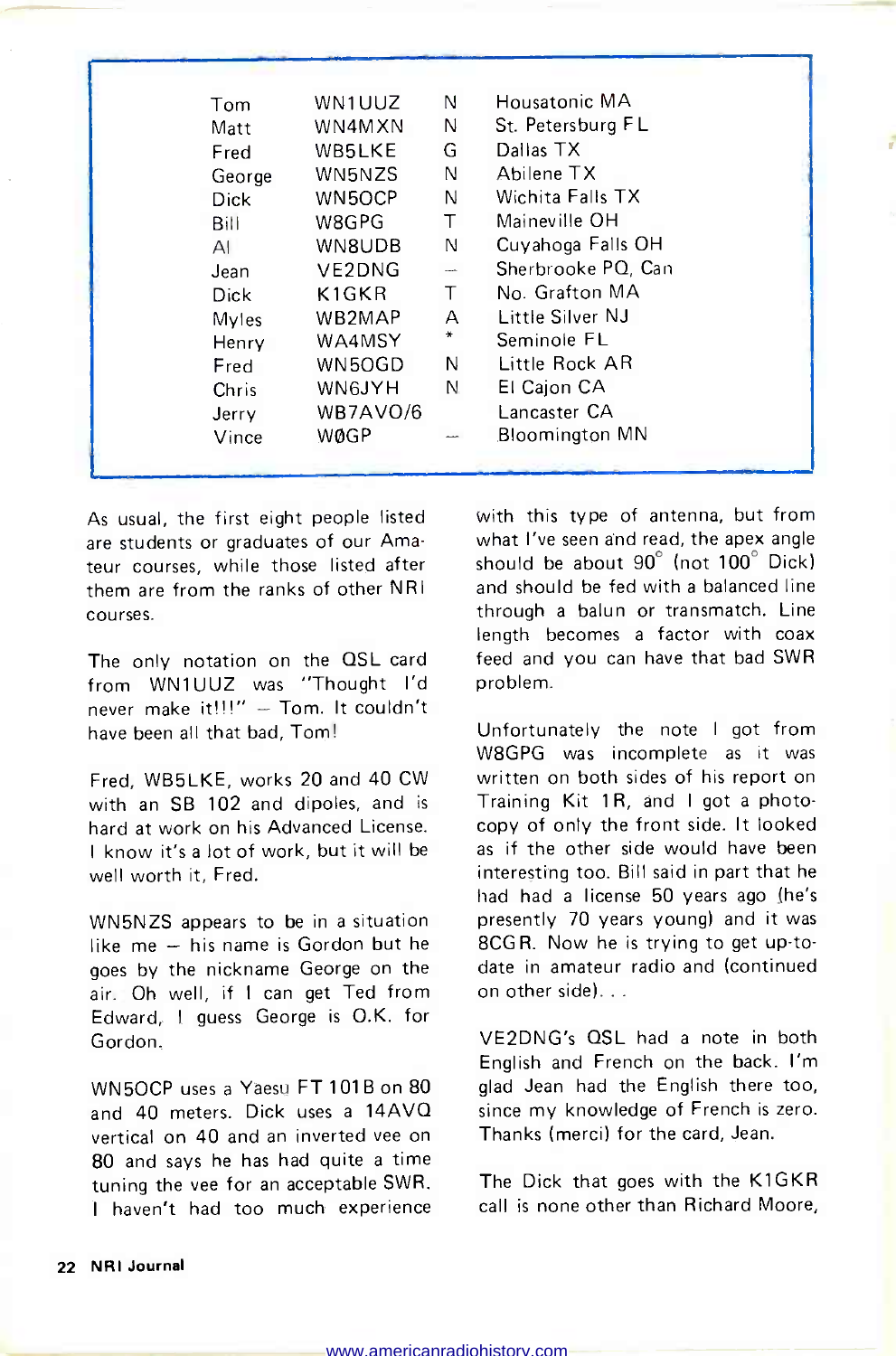one of the Vice Presidents of the NR IAA. Nice to have you in the Ham News too, Dick, and we hope you'll be able to get your rig repaired soon and find the time to start working on that Advanced or General license real soon.

WN5OGD is a student in our Communications course and got his FCC First Radiotelephone license in February of this year. He got so wrapped up in radio that he took and passed his Novice exam a few weeks later, receiving the ticket in April. Fred says of this event "... I couldn't be more proud." Presently, he is keeping busy on 80, 40, and 15 meters using a DX 60B and HR 10B outfit with three separate dipoles. Fred is also trying to get an amateur club organized at the plant where he works, noting that with help from his fellow employees he can get a lot more done than he could as an individual. How true, Fred.

WN6JYH got his license in February and expects to go for his General sometime in July. In the meantime, Chris is pounding away with a Tempo <sup>1</sup>rig which he is thinking of trading in on a Yaesu FT101 B for use in his car. Fine business, Chris, and best of luck on the exam!

WOGP, a student of our Computer course, suggested that perhaps there is some easy way that the NRI Model 832 Computer could be set up to send CW. Well, Vince, with the rather limited memory available it's not likely to program too well. However, just as soon as we finished the first prototype here in the lab I got to thinking the same thing. The only thing I came up with was to set up a continuous bit pattern in the switch registers, slow the clock down to a reasonable speed, and then disable the Execute phase, taking the MDA or MDA output as the code to key an oscillator. This was so long ago that I've forgotten just how I did all this, but I think I disabled the Execute phase by bending out the clear input pin (6) of IC6 on the M1 board to keep the flip-flop from going set. As far as writing a program, I don't think it is possible, even with 16 RAM locations. If you come up with something, let me know.

 $\blacksquare$ 

Well, it looks like we've run overtime this time, and right now we'll have to close up the store until next time. Have a nice summer and do let us hear from you.

Very  $73 -$ 

 $Ted - K4MKX$ 

### A Reminder

Always be sure to include your student number whenever you contact NRI. This will help to ensure that we can serve you promptly and efficiently.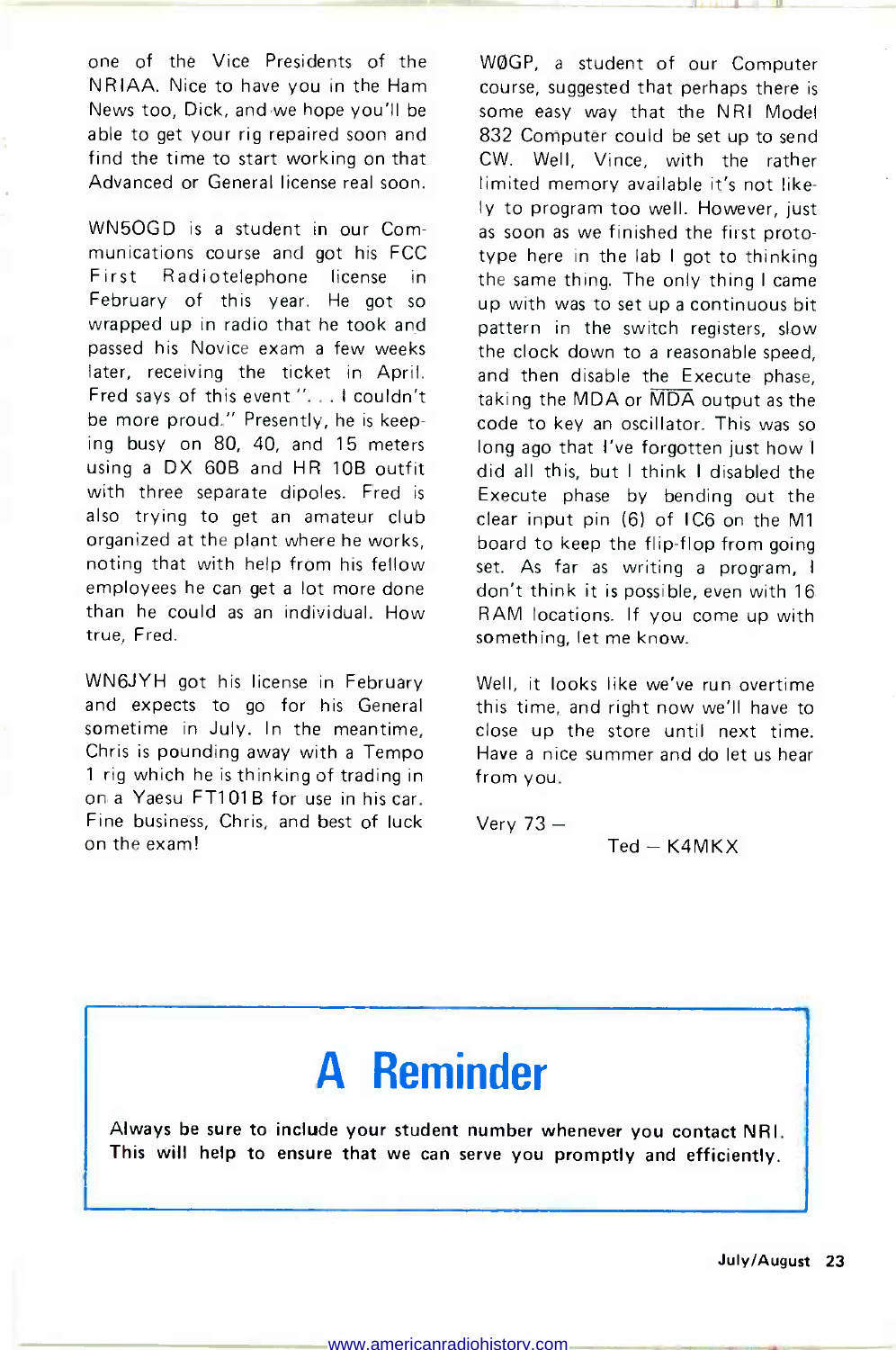## NRI HONORS PROGRAM AWARDS

In the tradition of NRI's pursuit of excellence in training, the following graduates who earned NRI electronics diplomas in January and February also earned unusual recognition under the NRI Honors Program. On the basis of their grades, these graduates distinguished themselves by earning the right to honors listed below and to the appropriate Certificate of Distinction in addition to their regular NRI Diploma. This distinction is made part of their premanent NRI records.

#### WITH HIGHEST HONORS

John Geary, Glenview, IL Hans E. Karlsson, Los Gatos, CA George S. Landfield, Winnetka, IL Billy M. Menees, Key West, FL James G. Schrock, Jr., APO San Francisco Thomas L. Sego, Glendale, AZ Charles P. Steward, Jr., Hiram, GA David M. Swan, Sanford, NC Charles E. Whipple, Jr., Toledo, OH Kermit B. Widener, Jr., Bristol, TN

#### WITH HIGH HONORS

Aleksandar Aleksandrov, Ypsilanti, MI Michael R. Baker, Brandon, MS John H. Barber, Fredericksburg, VA M. H. Capps, Tallahassee, FL Robin S. Chaster, Duncan BC, Canada Harvey J. Cone, Kansas City, MO William P. Cunnane, Vienna, VA Carl H. Duhon, Pasadena, TX Merrill Eastcott, Jr., APO New York Arthur Eza, New Britain, CT Gerard V. Faloon, Park Ridge, NJ Hendrick Fisher, Jr., Manchester, NH Charles A. Furtak, JR., Elmhurst, IL Edward Gold, New York, NY Tony Jacobs, lone, CA Chester F. Kowalski, Erie, PA Lawrence E. La Flair, Roy UT Paul H. Matsuda, Wailuku, HI William Morris, Graham, WA Christopher C. Roseman,

Upper Marlboro, MD Robert G. Sanford, Laurel, MD Ronald C. Schoepflin, Baltimore, MD Larry Seefeldt, Eporia, KS Jimmy W. Smith, Brancroft, MI

William Solano, Monroeville, PA William C. Stewart, Jr., Griffiss AFB NY J. B. Vaughn, El Paso, TX Jack E. Wigal, Washington, WV

#### WITH HONORS

George R. Addison, Cottageville, SC Guy E. Aliotta, Poughkeepsie, NY Dalton Allen, Liberty, KY Mr. Richard L. Bell, Socorro, NM Albert Jay Berwick, Richmond, VA J. W. Bowles, San Antonio, TX Ray Brazzel, Homer, LA Stanley D. Brownell, Syracuse, NY James L. Cathey, Pocahontas, AR Jog Juh Chen, Fort Worth, TX Charles T. Clancey, Fort Huachuca, AZ John W. Cooper, Marion, IL Albert J. Del Rosario, Oklahoma City, OK Anthony Delucchi, Jr., Santa Rosa, CA Hugh E. Despain, Gaithersburg, MD John E. Devous, Bozeman, MT James F. Dollar, Brighton, TN George V. Eisenhart, Mountain Brook, AL H. B. Ely, Charlotte, NC Barton Evans, Jr., APO New York Mark D. Fairbrother, Caledonia, NY Julius W. Fitzpatrick, Saratoga, CA David L. Gray, Duncan, OK James L. Harris, Pottstown, PA William S. Hartsell, Jr., Hanahan, SC Robert A. Hoffer, Jr., Elgin, IL Robert J. Hoffman, Raritan, NJ Leonard Louis Horton, Binghamton, NY Robert C. Hutchinson, Severna Park, MD Edward E. Jones, Jr., Pensacola, FL Richard L. Kaercher, Williams AFB, AZ Cleo H. Kain, Coldwater, MI Vernon T. Keesee, APO New York Billy R. Key, Eaton, NJ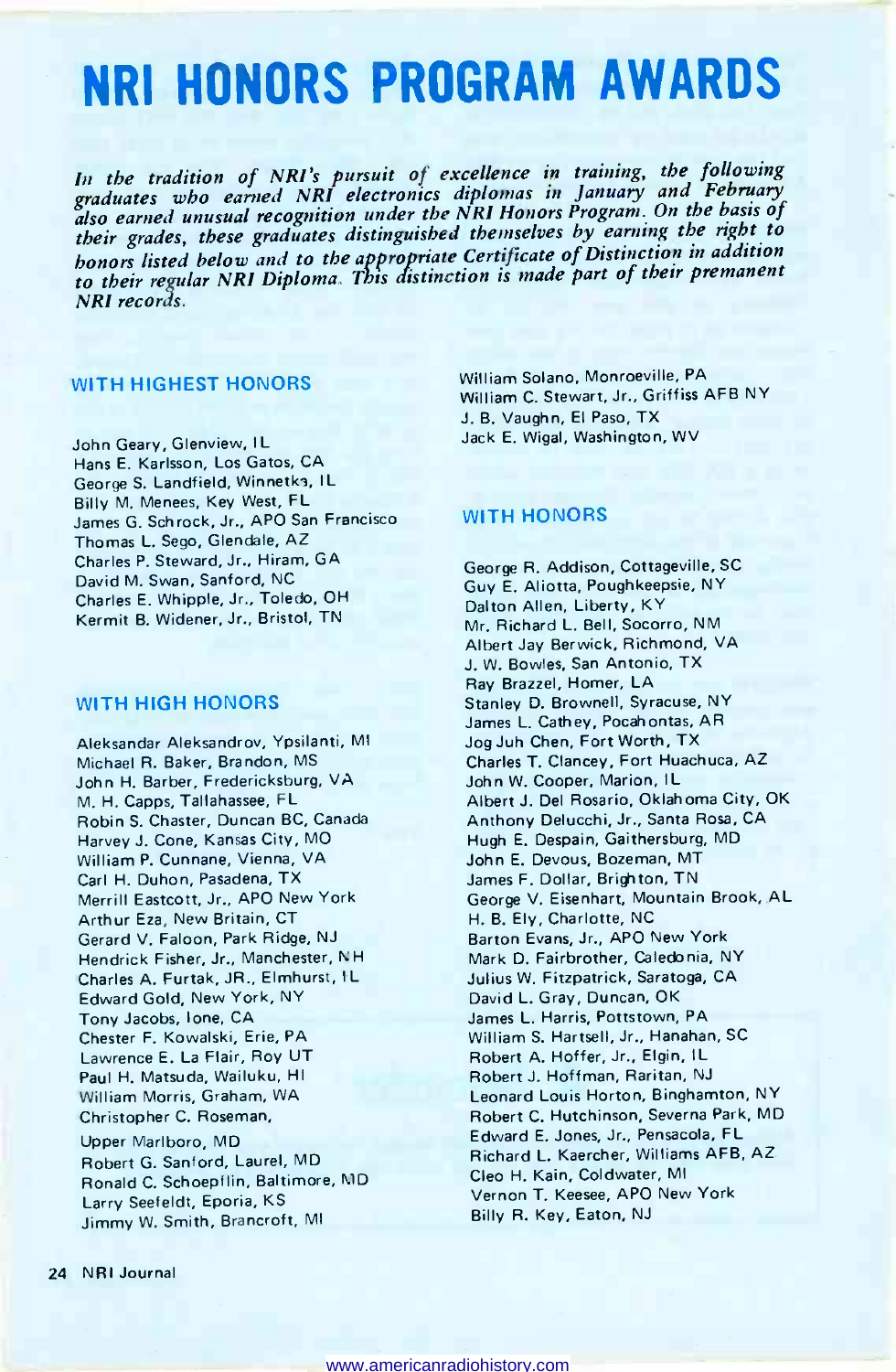Chris Laird, Salt Lake City, UT Martin J. Lamar, Boise, I <sup>D</sup>James R. Lamb, Hayward, CA L. Gary La Ronge, Sunnyside, WA Douglas J. Linthicum, Colorado Springs, CO Clarence W. Lutz, Anomosa, IA Roddie A. Mac Kinnon, Mabou Inverness NS, Canada Donald K. Mancha, Jr., Monongahela, PA Yvan Marleu, Belleville ON, Canada Felix Marty, Montreal PQ, Canada Gerry D. Mc Callum, Kirkland, WA Jorge A. Morales, New York, NY Russell Muzzey, Jr., Newport, NH Joseph F. Norgard, FPO New York Patrick D. O'Hara, Fremont, CA James A. 011erich, Evergreen, CO John W. Parkhurst, Hughesville, MO J. M. Poynter, San Ramon, CA Ferdinand Presseau, Montreal PQ, Canada Roscoe Proffitt, Jr., London, KY Hadley T. Reniker, San Jose, CA John L. Rise, Sidney, OH R. K. Robertson, Aberdeen, SD

Lynn C. Sagers, Tooele, UT Gary A. Samarija, APO San Francisco James A. Sevanick, Sheffield, PA Richard X. Skowronski, South Bend, IN Mickell J. Smith, Battle Creek, MI Kevin Carl Stodola, Virginia Beach, VA Pat Strokesberry, Nampa, ID John Tenerowicz, Mount Prospect, IL Richard Teruya, Huntsville, AL S. R. Thompson, Lanham, MD Raymond D. Vannevel, Petawana ON, Canada Philip C. Viehl, Fayetteville, NC Michael F. Wachter, Arnold, MO Richard T. Walter, North Highlands, CA George W. Weidman, Finleyville, PA Ernie R. West, Erath, LA Lynwood V. Wilcox, Jr., Raceland, LA David L. Williams, Cleaiz, AK James E. Wolf, Kansas City, MO Gordon Bert Yeryk, Williams Lake BC, Canada Richard R. Young, Morristown, NJ Kenneth R. Zee, Monroe, WI

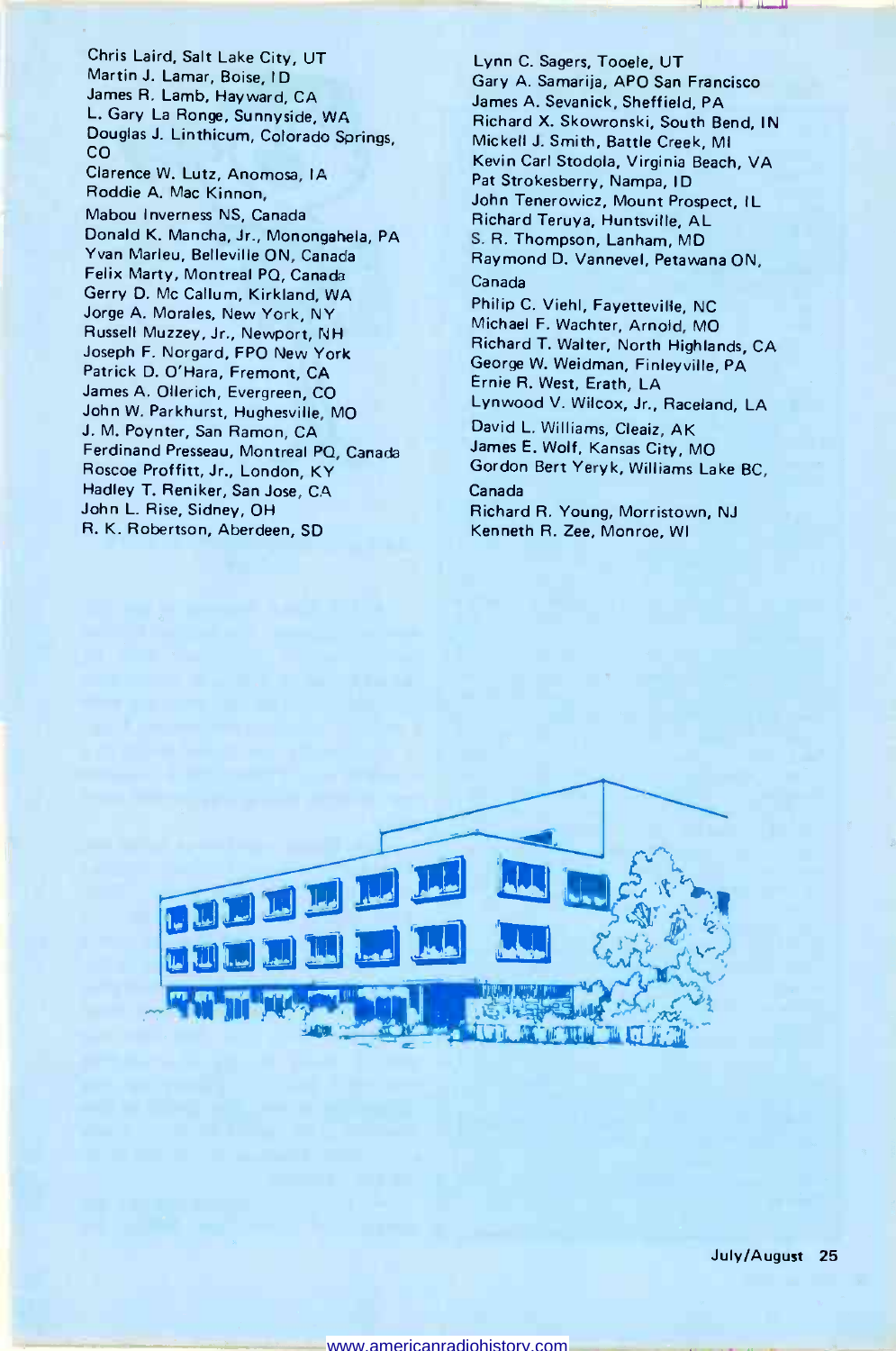#### DIRECTORY OF ALUMNI CHAPTERS

CHAMBERSBURG (CUMBERLAND VALLEY) CHAPTER meets at 8 p.m., 2nd Tuesday of each month at Gerald Strite's TV-Radio Service Shop, RR2, Chambersburg, Pa. Chairman: Gerald Strite.

DETROIT CHAPTER meets 8 p.m., 2nd Friday of each month at St. Andrews Hall, 431 E. Congress St., Detroit. Chairman: James Kelley, 1140 Livernois, Detroit, Mich. 841-4972.

FLINT (SAGINAW VALLEY) CHAPTER meets 7:30 p.m. second Wednesday of each month at Andy's Radio and TV Shop, G-5507 S. Saginaw Rd., Flint, Michigan. Chairman: Larry McMaster, (517) 463-5059.

NEW YORK CITY CHAPTER meets 8:30 p.m., 1st and 3rd Thursday of each month at 199 Lefferts Ave., Brooklyn, N.Y. Chairman: Samuel Antman, 1669 45th St., Brooklyn, N.Y.

NORTH JERSEY CHAPTER meets at 8 p.m. on the second Friday of each month at The Players Club, located on Washington Square.

PHILADELPHIA -CAMDEN CHAPTER meets 8 p.m., 4th Monday of each month in RCA Building, 204-1, Route 38 in Haddonfield Rd., Cherry Hill, New Jersey 08034. Chairman: Joe Szumowski.

PITTSBURGH CHAPTER meets 8 p.m., 1st Thursday of each month in the basement of the U.P. Church of Verona, Pa., corner of South Ave. and 2nd St. Chairman: George McElwain. SAN ANTONIO (ALAMO) CHAPTER meets 7 p.m., 4th Thursday of each month at Alamo Heights Christian Church Scout House, 350 Primrose St., 6500 block of N. New Braunfels St. (3 blocks N. of Austin Hwy.), San Antonio.  $\begin{bmatrix} 11111 & 1111 \\ 1111 & 11111 \\ 1111 & 11111 \\ 1111 & 11111 \end{bmatrix}$ Chairman: Robert Bonge, 222 Amador Lane, San Antonio. All San Antonio area NRI students are always welcome. A free annual chapter membership will be given to all NRI graduates attending within three months of their graduation.

SOUTHEASTERN MASSACHUSETTS CHAP-TER meets 8 p.m., last Wednesday of each month at the home of Chairman Daniel DeJesus, 12 Brookview St., Fairhaven, Mass. 02719.

SPRINGFIELD (MASS.) CHAPTER meets at 7:30 p.m. the second Saturday of each month at the shop of Norman Charest, 74 Redfern Dr., Springfield, Mass. 01109. (413) 734-2609.

TORONTO CHAPTER meets at McGraw-Hill CEC, 330 Progress Ave., Scarborough, Ontario, Canada. Chairman Branko Lebar. For information contact Stewart J. Kenmuir (416) 293-1911.



#### SAN ANTONIO CHAPTER VERY ACTIVE

At the March meeting of the San Antonio Chapter, the project for the evening was a Clovis set with an extreme case of snifits. It ended with all heads in the set and everyone with a piece of the Sams Photofacts. Finally, the trouble was traced down to a miswired leg of the flyback transformer. A quick change and the bars were.

Bob Bonge was late as usual and arrived after we had finished reading a letter from Sam Steinbaugh. Upon being told he would have to read it for himself, he remarked that he didn't want to hear anything Sam had to say. We felt it was a strage remark and after a moment of silence let it pass. What we didn't know was that Sam was outside, ready to pay us a surprise visit, and Bob was pulling our leg. Refreshments were also special as Sam Dentler's wife baked us three lovely pecan pies. Needless to say the meeting was a success.

At the April meeting we had our annual visit from Tom Nolan, the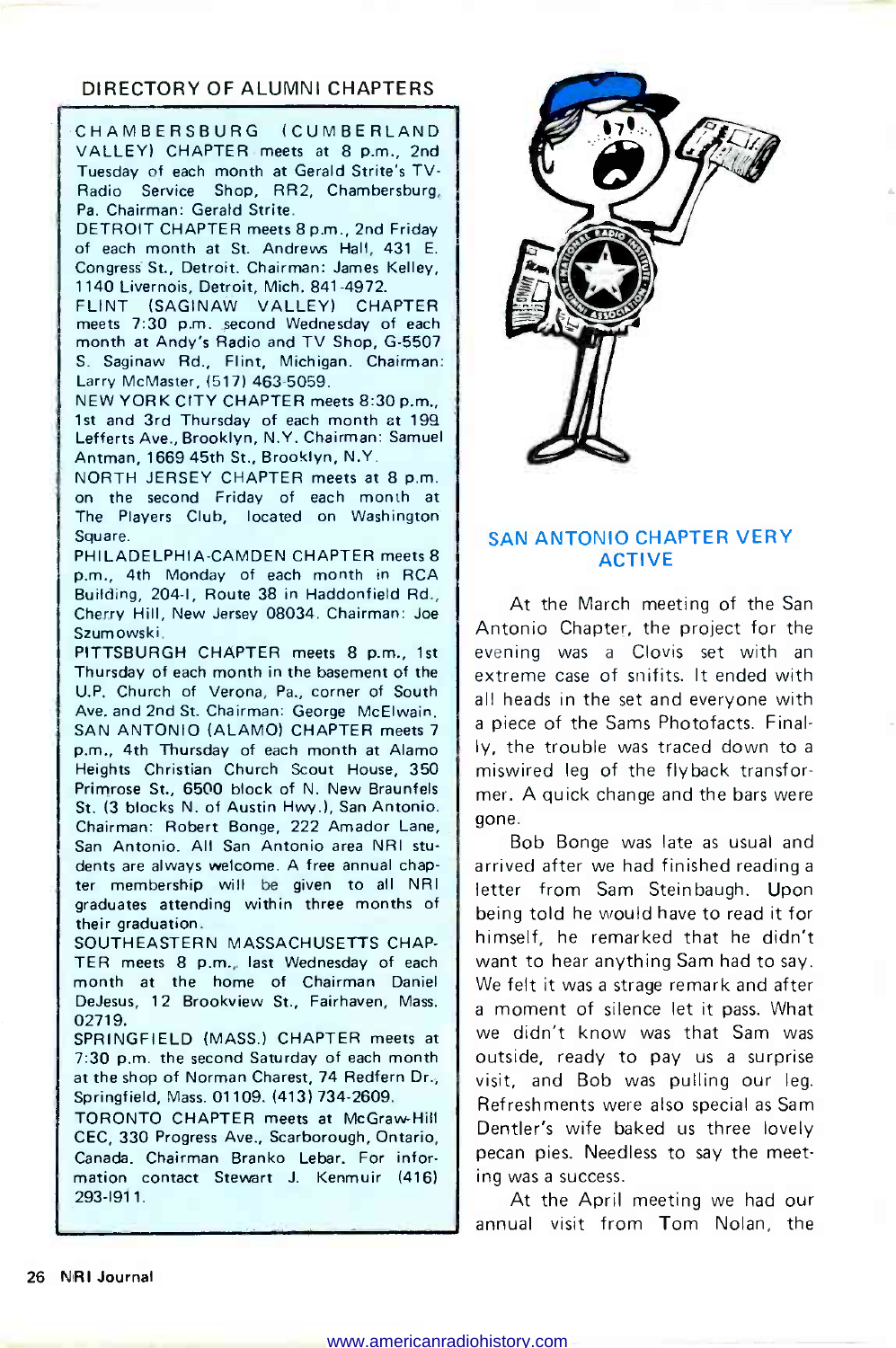#### NRI AA OFFICERS

la

| Richard G. Moore Vice President  |  |
|----------------------------------|--|
| Homer Chaney Vice President      |  |
| Angelo J. Colombo Vice President |  |
| William D. Harris Vice President |  |
| Tom Nolan Exec. Secretary        |  |
|                                  |  |

## Alumni News

National Executive Secretary. Tom's subject was digital voltmeters and frequency counters. [Editor's note: Janet and I were entertained very lavishly at the home of Bob Bonge with a real Texas barbeque sponsored by the San Antonio Chapter. We want to express our appreciation for a lovely evening. The evening was topped off by a visit to "Beethoven's Home" (a German club) where beer and sausage were served and dancing to a German band was in order. Everyone had a wonderful time.]

#### PITTSBURGH CHAPTER HEARS TALK BY ZENITH SUPERVISOR

At the April 3 meeting Mr. Thomas P. Brutscher, a field service supervisor for Zenith who is connected with the J. A. Williams Company, gave a talk on safety guidelines and highvoltage and sweep servicing guidelines for the 17/19 EC45 Zenith color TV chassis. He gave each one of the members present a booklet explaining the safety precautions and a set of

instructions for the 17/19 EC45 highvoltage and sweep servicing guidelines.

The chapter is looking forward to the visit of Tom Nolan, National Executive Secretary, on June 5, 1975.

#### SOUTHEASTERN MASSACHUSETTS CHAPTER HEARS ELECTRONICS **LECTURE**

At the March 26 meeting, Mr. Carl Merrill, service manager for Bay State Television Company in New Bedford, Massachusetts, gave a talk on various circuits used in multiplex FM systems.

The first part of Carl's lecture was devoted to a Motorola 1306 using the phase-lock loop with a three-coil system. The latter part of the lecture was devoted to troubleshooting an Olympic tuner with a B&K scope and a WR5OB RCA signal generator. Carl pointed out the 19-kHz, 38-kHz, and 67 -kHz traps. Carl discovered that this particular receiver, which was picked at random, had a faulty transistor and a cracked core in a transformer.

In this issue is a photograph taken at the above meeting.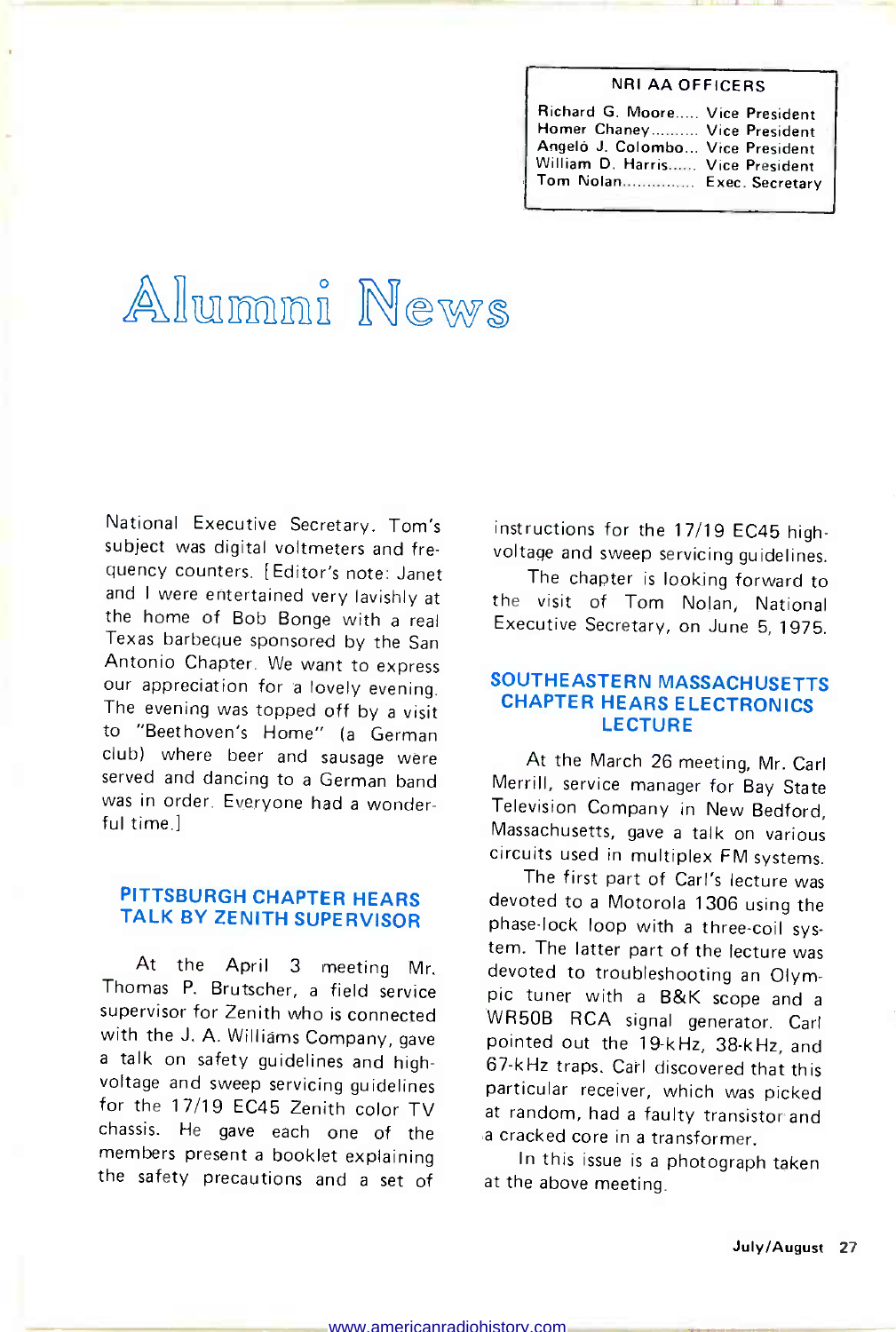

Mr. Carl Merrill takes a scope reading during a Southeastern Massachusetts Chapter meeting.

#### FLINT-SAGINAW VALLEY CHAPTER HAS ACTIVE MEETINGS

At the March meeting, Roger Donaven brought in a black-and-white TV set with horizontal frequency problems. The trouble turned out to be a leaky coupling capacitor from the sync amplifier of the horizontal AFC circuit. After replacement the set performed as it should.

Mr. Jobbagy demonstrated to the new NRI student members how to build an inexpensive capacitor checker using spare parts.

Steve Avetta demonstrated how to check the 3.5-megahertz color oscillator in a color TV by using a shortwave receiver. The receiver is placed close to the television chassis and tuned to 3.5 MHz, and it will actually pick up the color signal.

At the first April meeting, Steve Avetta presented the whole program including a talk on phonograph changers and also a demonstration of a signal generator with a range from 15 kHz to 3.33 MHz.

At the final April meeting Andy Jobbagy explained how to use a black -and -white TV set during a tornado warning. The TV will actually give tornado information within a

20-mile radius. At the same meeting Larry McMaster brought in a conden ser analyst and demonstrated its uses.

#### DETROIT CHAPTER SOLVES PROBLEMS

At the April meeting of the Detroit Chapter Mr. Oliver described his new Sencore transistor checker called the "cricket."

Mr. Nagy brought in a television to be repaired, and Mr. Kelley found the fine tuning to be defective.

Mr. Kelley gave a talk on electron and current flow in transistors.

The chapter is planning a seminar on the design and manufacture of phonograph cartridges in the near future.

#### SPRINGFIELD MASSACHUSETTS CHAPTER HOLDS TROUBLESHOOTING SESSION

At the April 12 meeting Mr. Charest gave a short talk on his new dual -trace oscilloscope.

Also at this meeting the membership demonstrated defects and effective cause and reasoning using the RCA Dynamic transistor radio demonstrator. During the time of demonstration the transistor radio developed a motorboating effect. Following NRI troubleshooting procedures, the defect was located in the push-pull audio circuit. In this circuit there are two 2N408 transistors. In checking one of the transistors with the VTVM, a short was noted. The 2N408 was replaced and the trouble was over.

Mr. Al Dorman, our past chairman, gave the chapter a problem which involved a complete bridge circuit. The problem was: How does one connect into a circuit a complete unit containing four diodes when the previous components consisted of two dual diodes? The boys are still working on this one.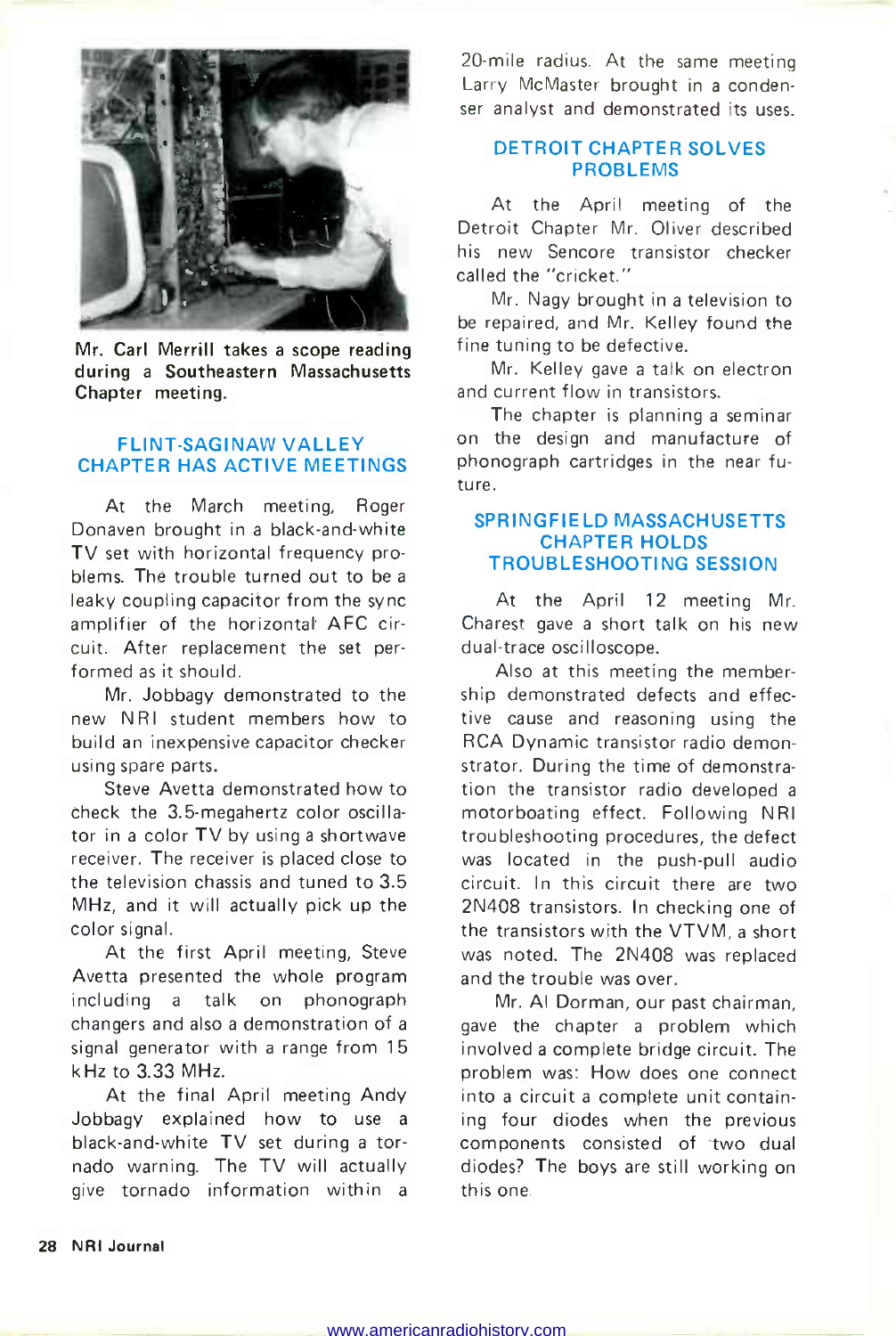

### CONAR 5" Wide Band **Oscilloscope**

KIT Stock No.250UK \$129.50

Student Discount Price \$119.50

ASSEMBLED Stock No.250WT \$159.50

Student Discount Price \$145.00

#### OPTIONAL PROBE SET \$21.50

Set of four probes increase versatility and usefulness of Scope. Includes low capacity, demodulator, resistor isolating, and direct testing. Includes cable, roll-up carrying case, instructions.

Stock No. 250PB. 2 lbs.

### PROVEN PERFORMER \* LOW COST \* EASY TO USE

Proven performer in a tube -type scope. Simple to use, ideal for "first" scope, but has many features found only on more expensive unite.

Note these CONAR Model 250 features:<br>• Uses 2400 volts on the cathode ray tube-50% more than most scopes. Trace remains, clear, distinct, bright, with increase in sweep frequency or vertical -horizontal expansion. Forget about darkening room to observe traces on your Model 250 screen!

Vertical gain control is calibrated for direct reading of peak-to-peak voltages. Simply multiply vertical gain<br>control setting by attenuator setting by trace height<br>for quick, accurate peak-to-peak readings. No need to<br>remember special formulas or "feed-in" calibrating signals.

New improved scope circuitry gives excellent linearity at low frequencies without limiting the production of frequency sweep signals.

Two stage retrace blanking amplifier gives 100% retrace blanking at all frequencies produced by the scope sweep generator. Retrace lines will not confuse the display at high sweep frequencies.

Accurately measures ripple output of power supplies;

checks auto radio vibrators dynamically.

Intensity and focus controls use special insulated high voltage potentiometers to eliminate leakage and shock hazards.

Has push-pull outputs balanced by separate phase splitter tubes in both horizontal and vertical amplifiers. Built-in flyback checker gives rapid, in -circuit testing of flyback', transformers, yokes, coils, loopsticks. Elim-inates need for a separate flyback tester costing from \$40 to \$70.

Sweep range -10 cps to 500 kc-five times the range of most other scopes, using special linearity circuit.

The Model 250 can be assembled in less than <sup>15</sup>hours-even by an inexperienced kit builder. Uses only top grade components. Most components are overrated, giving you an extra margin of dependability plus years of trouble -free service. And-there's no trouble finding replacement parts if ever needed. (Of course, we stock a complete inventory of parts, too.)

Step-by-step assembly instructions include big 17" x 22" picture diagrams plus 12 full pages of comprehen- sive operating instructions with more than 30 illustrations showing waveforms and connecting points.

SPECIFICAL SENSITIVITY: .023 VRMS. VERTICAL FREQ. RESPONSE: Flat 13 cps<br>to 2.5 mc, Down .05 db at 11 cps, Down 1.5 db at 3.58 mc (color burst), Down 3.5 db at<br>4.5 mc. HORIZONTAL SENSITIVITY: 1.0 VRMS. HORIZONTAL FREQ. RESP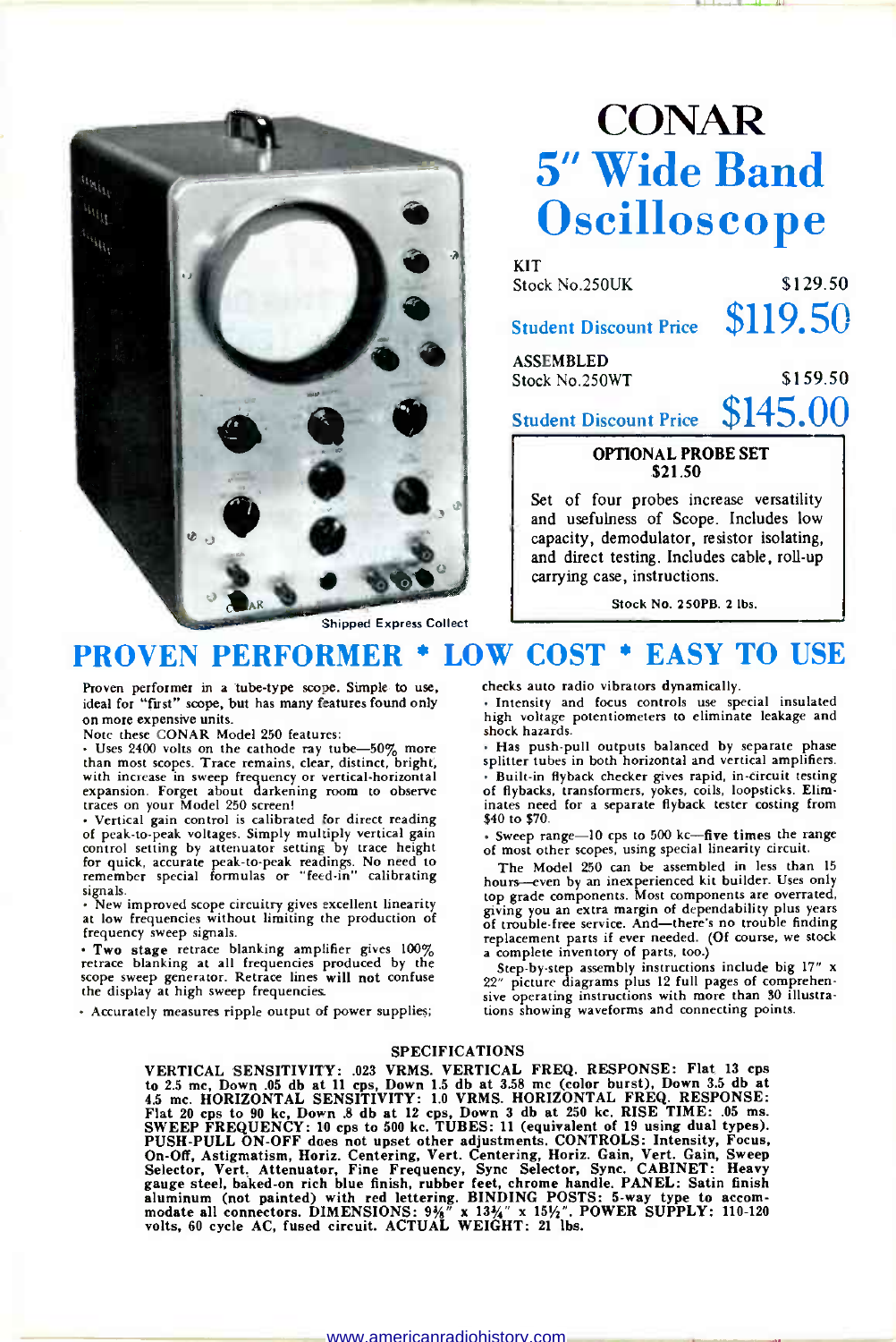

### Model 224

### TEST ALL VACUUM TUBES WITH THIS ONE TOP-PERFORMING PROFESSIONAL TESTER!



- ...INCLUDING NEW
- $\nu$  Nuvistors  $\nu$  Magnovals
- $\nu$  Novars
- $\overline{\smash{\varphi}}$  Compactrons<br> $\overline{\smash{\varphi}}$  Miniatures
- 

Only \$44.80 plus postage in kit form Shipping weight 13 Ib. Parcel Post insured

- Tests the new 5 -pin Nuvistor, Novar, Compactron, 7, 9, and 10 -pin miniatures as well as all standard base types.
- **Easy** to operate.
- Separate, easy to use tube Data Manual assures fast setup.
- Accurate, double jeweled D'Arsonval meter movement.
- Four -position, 12 -lever element switches give great flexibility-safeguard against obsolescence.
- **Portable yet impressive-ideal for counter use or service calls.**
- Satin -finish aluminum panel. Durable case covered with leather -look fabric; re movable hinged lid with snap lock.

#### Adapters for Testing TV Picture Tubes

 $70^0$ -90 $^0$  ADAPTER: Lets you test TV picture tubes in a receiver or in a factory carton. Test includes cathode emission check and check for shorts between various tube elements. Stock No.3AD. Price \$3.00. 110<sup>0</sup> ADAPTER: For testing the latest 110<sup>0</sup> picture tubes. MUST be used with the 70<sup>0</sup>-90<sup>°</sup> Adapter. Stock No.5AD. Price \$3.00. COLOR ADAPTER: Tests 70°-90° color picture tubes. Stock No.9AD. Price \$12.00.

|                  | <b>Catalog Price</b> | <b>Student and Alumni Price</b> |
|------------------|----------------------|---------------------------------|
| <b>Kit 224UK</b> | \$49.95              | \$44.80                         |
| Wired 224WT      | \$75.95              | \$68.25                         |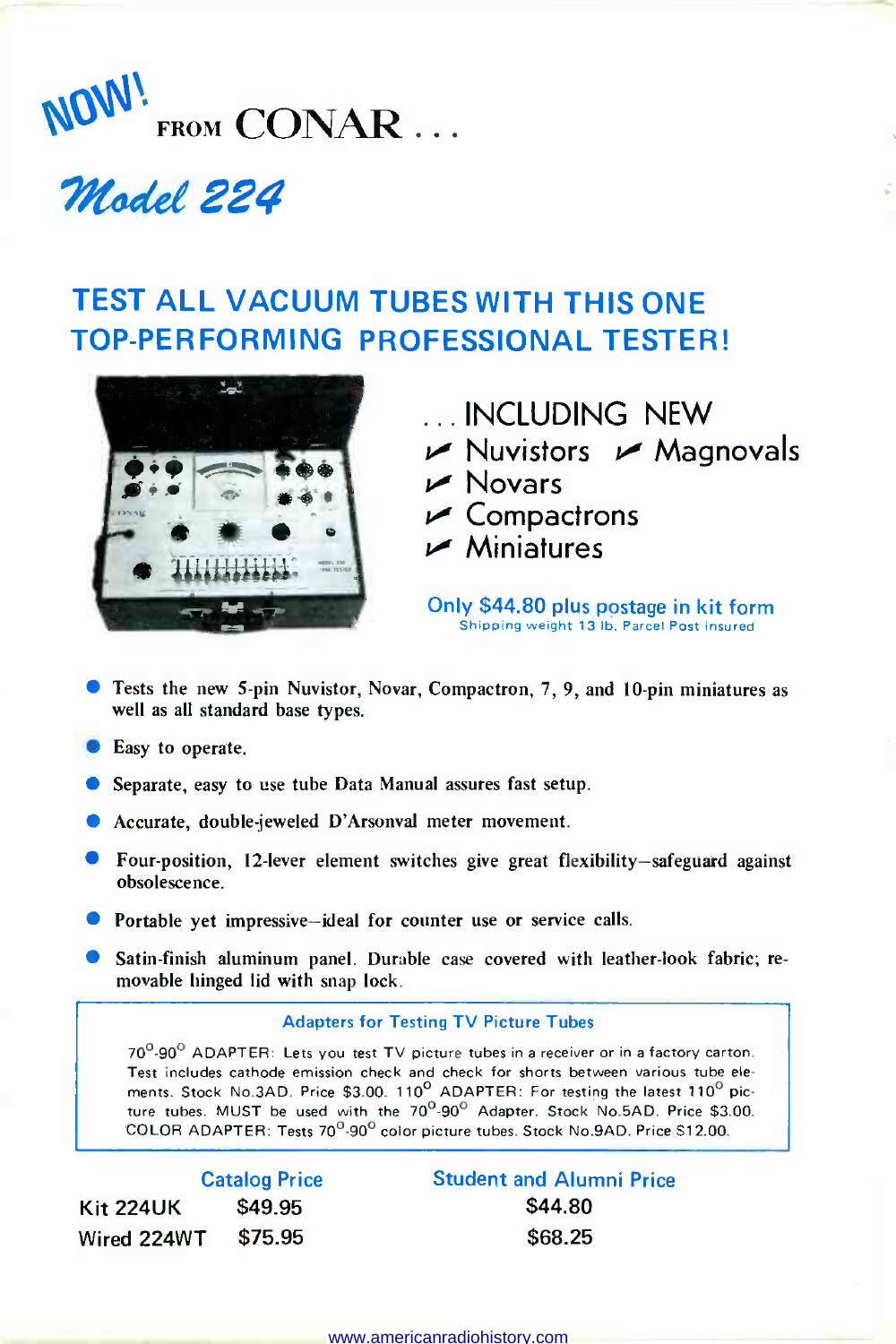#### NRI Journal July/August issue

the property of the control of the state of

| CONAR |  |
|-------|--|
|-------|--|

# CONAR DIVISION OF NATIONAL RADIO INSTITUTE 3939 WISCONSIN AVENUE WASHINGTON, D.C. 20016

| $\Box$ Cash Order<br>CHECK ONE:<br>$\Box$ C.D.D. (20% deposit required)<br>Select-A-Plan Order<br>П                                                                                                                                                                                                                                |              |                                                                                                                                                                                                                                                                                                               |                                                                                  | CHECK ONE:                                    | New CONAR Account<br>$\Box$ Add-on CONAR Account<br>Re-open CONAR Account |        |
|------------------------------------------------------------------------------------------------------------------------------------------------------------------------------------------------------------------------------------------------------------------------------------------------------------------------------------|--------------|---------------------------------------------------------------------------------------------------------------------------------------------------------------------------------------------------------------------------------------------------------------------------------------------------------------|----------------------------------------------------------------------------------|-----------------------------------------------|---------------------------------------------------------------------------|--------|
| <b>PLEASE PRINT</b>                                                                                                                                                                                                                                                                                                                |              |                                                                                                                                                                                                                                                                                                               |                                                                                  | Ship to another address? Give Directions here |                                                                           |        |
| NRI Student or Graduate No.<br>Name                                                                                                                                                                                                                                                                                                |              |                                                                                                                                                                                                                                                                                                               | Name                                                                             |                                               |                                                                           |        |
| Address                                                                                                                                                                                                                                                                                                                            |              |                                                                                                                                                                                                                                                                                                               | Address                                                                          |                                               |                                                                           |        |
| City<br><b>State</b>                                                                                                                                                                                                                                                                                                               | Zip Code     |                                                                                                                                                                                                                                                                                                               | City                                                                             | <b>State</b>                                  | Zip Code                                                                  |        |
| Moved since last order?                                                                                                                                                                                                                                                                                                            |              |                                                                                                                                                                                                                                                                                                               |                                                                                  |                                               |                                                                           |        |
| <b>Previous Address</b>                                                                                                                                                                                                                                                                                                            |              |                                                                                                                                                                                                                                                                                                               | City                                                                             |                                               | <b>State</b>                                                              |        |
| 1.<br><b>NAME OF ITEM</b>                                                                                                                                                                                                                                                                                                          | $\mathbf{2}$ | STOCK $#$                                                                                                                                                                                                                                                                                                     | 3.<br><b>HOW MANY?</b>                                                           | 4.<br><b>PRICE EACH</b>                       | 5.<br><b>TOTAL</b>                                                        | WEIGHT |
|                                                                                                                                                                                                                                                                                                                                    |              |                                                                                                                                                                                                                                                                                                               |                                                                                  |                                               |                                                                           |        |
| <b>IMPORTANT</b>                                                                                                                                                                                                                                                                                                                   |              |                                                                                                                                                                                                                                                                                                               | 6. Total Cash Price<br>For Merchandise                                           |                                               |                                                                           |        |
| To speed handling, any correspondence should<br>be on separate paper.                                                                                                                                                                                                                                                              |              |                                                                                                                                                                                                                                                                                                               | (Do not remit for items shipped Express Collect)<br>7. Parcel Post and Insurance |                                               |                                                                           |        |
| All prices are net F.O.B., Wash., D.C.<br>Please include postage for weight shown and<br>insurance on Parcel Post orders.<br>Express Orders should not include shipping<br>charges.<br>A 20% deposit is required on C.O.D. orders.<br>SELECT-A-PLAN ORDERS: Please complete<br>and sign reverse side.<br>Thank you for your order. |              | 8.<br>10% Cash Down Payment and<br>Parcel Post Costs Required on<br>New CONAR Accounts<br>9. Unpaid Balance of Cash Price<br>(Items 6 & 7 less item 8)<br>Washington, D.C.<br>10. Sales Tax<br>Residents Only<br>11. Unpaid Balance<br>(Amount to be financed)<br>(Item 9 plus item 10)<br>12. Finance Charge |                                                                                  |                                               |                                                                           |        |
|                                                                                                                                                                                                                                                                                                                                    |              |                                                                                                                                                                                                                                                                                                               |                                                                                  |                                               |                                                                           |        |
|                                                                                                                                                                                                                                                                                                                                    |              |                                                                                                                                                                                                                                                                                                               |                                                                                  |                                               |                                                                           |        |
|                                                                                                                                                                                                                                                                                                                                    |              |                                                                                                                                                                                                                                                                                                               |                                                                                  |                                               |                                                                           |        |
|                                                                                                                                                                                                                                                                                                                                    |              |                                                                                                                                                                                                                                                                                                               |                                                                                  |                                               |                                                                           |        |
| Prices in the CONAR catalog and Select-A-Plan time<br>payment privileges apply only to residents of the United<br>States and Canada.                                                                                                                                                                                               |              |                                                                                                                                                                                                                                                                                                               | (See schedule on back)<br>13. Total of Payments                                  |                                               |                                                                           |        |
|                                                                                                                                                                                                                                                                                                                                    |              |                                                                                                                                                                                                                                                                                                               | (Item 11 plus item 12)<br>14. Deferred Payment Price<br>(Items 6, 10 and 12)     |                                               |                                                                           |        |

Please do not write in this space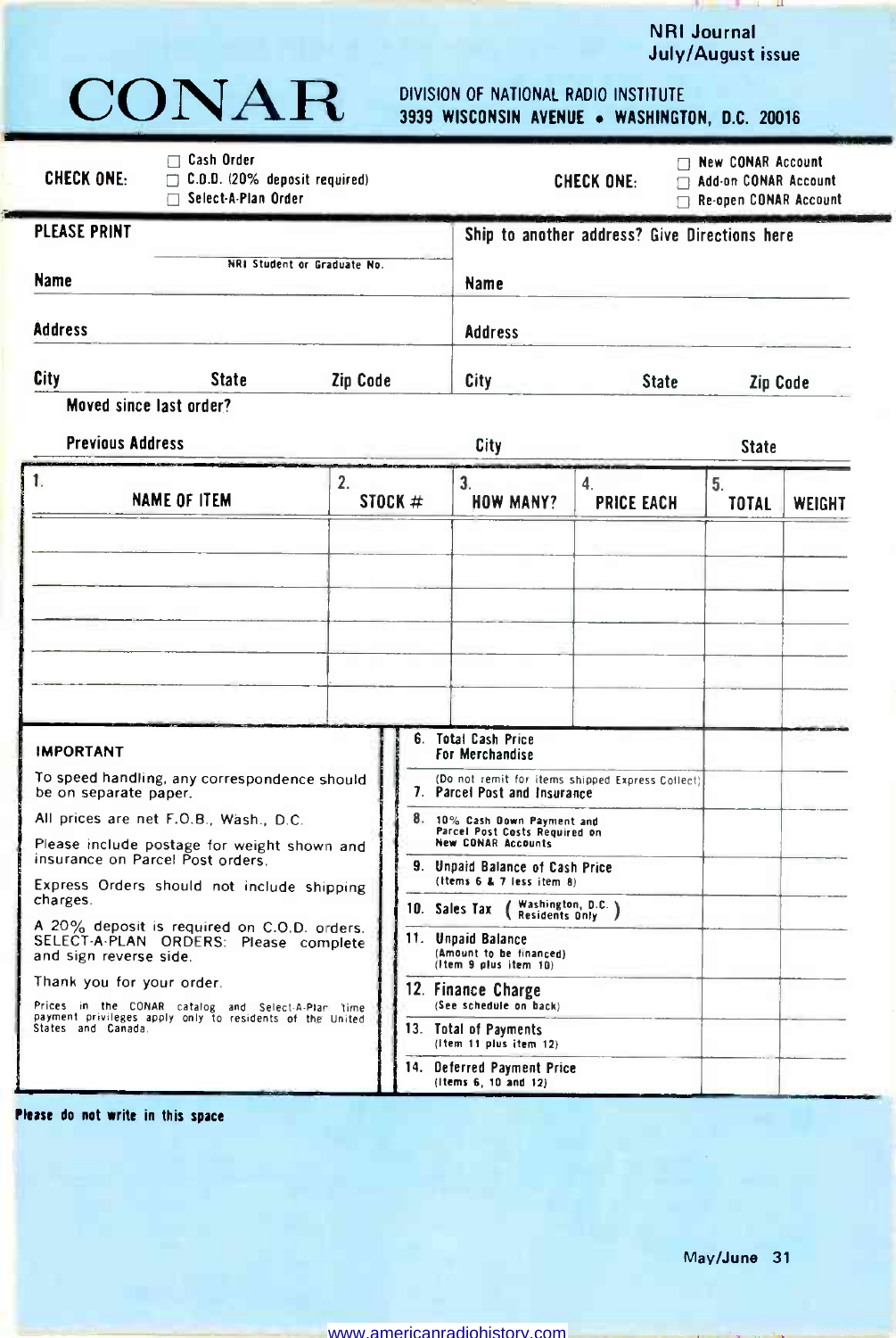#### RETAIL INSTALLMENT CONTRACT & SECURITY AGREEMENT

#### CONAR SELECT -A -PLAN SELECT YOUR TERMS TO FIT YOUR BUDGET

#### CONAR FINANCIAL RATES:

STANDARD PLAN-The ANNUAL PERCENTAGE RATE is 17.75%

EXTENDED PLAN-The ANNUAL PERCENTAGE RATE is 15.50%

#### TO SPEED SHIPMENT

- 1. Complete other side of this sheet.
- 2. Use Select -A -Plan Schedule on the right to find your Finance Charge and your Monthly Payment.
- 3. Insert amount of down payment (at least 10% of total order) and other information in Payment Agreement below.
- 4. Sign Payment Agreement and fill in Credit Application.

IMPORTANT: When you have made three monthly payments, you can "add-on" purchases with no down payment. If you are under 21, please have the Payment Agreement and credit application filled out and signed by a person over 21. He can make the purchase for you and will be responsible for payment. If you have a CONAR account open or recently paid -in -full, just sign the Payment Agreement.

NOTICE TO THE BLYER: (1.) Do not sign this agreement before you<br>read if or if it contains any blank space. (2.) You are entitled to a copy<br>of this signed agreement. (3.) The Finance Charge will be waived if the<br>Finance Cha

increased the Select-A-Plan Schedule to find out what your monthly payment is. Then divide your monthly payment into your monthly the Select-A-Plan Schedule to find out what your monthly payment and a mount which is left o

#### PAYMENT AGREEMENT

Enclosed is a down payment of \$ on the merchandise I have listed on the reverse side. Beginning<br>30 days from date of shipment. I will pay CONAR \$ each month for months, plus a final 30 days from date of shipment, I will pay CONAR \$ monthly payment of \$ . Title to and right of possession of the merchanidse shall remain in you until all payments have been made. If I do not make the payments as agreed, you may declare the entire balance<br>immediately due and payable. In satisfaction of the balance, you may at your option, take back the merchandise,<br>which add-on purchases to my Select A Plan account. The statements below are true and are made for the purpose of receiving credit.

|   |                                         |        | PLEASE ALLOW ADEQUATE TIME FOR NORMAL ROUTINE CREDIT CHECK. ONCE YOUR CREDIT<br>IS ESTABLISHED, ONLY YOUR SIGNATURE IS NEEDED TO ADD ON PURCHASES |                                                                                            |                                   |          |
|---|-----------------------------------------|--------|---------------------------------------------------------------------------------------------------------------------------------------------------|--------------------------------------------------------------------------------------------|-----------------------------------|----------|
|   | PRINT FULL NAME                         |        | WHERE DO YOU LIVE?                                                                                                                                |                                                                                            |                                   | Age      |
|   | HOME ADDRESS                            |        | CITY.                                                                                                                                             | STATE                                                                                      | ZIP CODE                          |          |
| A | HOME PHONE                              |        |                                                                                                                                                   | HOW LONG AT THIS ADDRESS                                                                   |                                   |          |
|   | $( )$ RENT<br>) OWN HOME<br>WIFE'S NAME |        |                                                                                                                                                   | RENT OR MORTGAGE PAYMENTS \$<br>MARITAL STATUS ( ) MARRIED<br>NUMBER OF DEPENDENT CHILDREN | <b>SINGLE</b>                     | PER. MO. |
|   | PREVIOUS ADDRESS                        |        |                                                                                                                                                   |                                                                                            | HOW LONG?                         |          |
|   |                                         |        | WHERE DO YOU WORK?                                                                                                                                |                                                                                            |                                   |          |
|   | YOUR EMPLOYER                           |        | POSITION                                                                                                                                          |                                                                                            | MONTHLY INCOME \$                 |          |
|   | <b>EMPLOYER'S ADDRESS.</b>              | Street | City                                                                                                                                              | State                                                                                      | HOW MANY YEARS<br>ON PRESENT JOB? |          |
|   | PREVIOUS EMPLOYER                       | ты     | Add es                                                                                                                                            |                                                                                            | HOW LONG?                         |          |
|   | WIFE'S EMPLOYE                          | $N$ me | <b>Address</b>                                                                                                                                    |                                                                                            | MONTHLY INCOME \$                 |          |
|   |                                         |        | WHERE DO YOU TRADE?                                                                                                                               |                                                                                            |                                   |          |
|   | <b>BANK ACCOUNT</b><br>WITH             |        |                                                                                                                                                   |                                                                                            | CHECKING                          |          |
|   |                                         | treel  | City                                                                                                                                              | State                                                                                      | SAVINGS                           |          |
|   | <b>CREDIT ACCOUNT</b><br>WITH           | Street | City                                                                                                                                              | State                                                                                      | ) LOAN                            |          |
|   | CREDIT ACCOUNT                          |        |                                                                                                                                                   |                                                                                            | TOTAL OF ALL<br>MONTHLY PAYMENTS  |          |

www.americanradiohistory.com

|                   | PLEASE CHECK ONE          | n<br>п                   | STANDARD PLAN<br><b>EXTENDED PLAN</b> |                          |
|-------------------|---------------------------|--------------------------|---------------------------------------|--------------------------|
| IF UNPAID         | <b>STANDARD</b><br>PLAN   |                          | <b>EXTENDED</b><br><b>PLAN</b>        |                          |
| <b>BALANCE IS</b> | Finan-<br>cia).<br>Charge | Monthly<br>Par-<br>ments | Finan-<br>cial.<br>Charge             | Monthly<br>Pav-<br>ments |
| 20 01 - 25.00     | 1.05                      | 3.50                     |                                       |                          |
| $25.01 - 30.00$   | 1.50                      | 4.00                     |                                       |                          |
| 30.01-35.00       | 2.05                      | 4.50                     |                                       |                          |
| $35.01 - 40.00$   | 2.65                      | 4.75                     |                                       |                          |
| 40.01 - 50.00     | 3.00                      | 5.00                     |                                       |                          |
| $50.01 - 60.00$   | 4.15                      | 5 50                     |                                       |                          |
| 60.01 70.00       | 5.50                      | 6.00                     | 6.40                                  | 4.50                     |
| $70.01 - 80.00$   | 7.00                      | 6.50                     | 8 0 0                                 | 5.00                     |
| 80.01 - 90.00     | 8.00                      | 7.75                     | 10.10                                 | 5.00                     |
| 90.01-100.00      | 9.00                      | 8.75                     | 12.60                                 | 5.25                     |
| 100.01-110.00     | 10.00                     | 9.75                     | 14.80                                 | 5.50                     |
| 110.01-120.00     | 11.00                     | 10.75                    | 16.20                                 | 6.00                     |
| 120.01-130 00     | 12.00                     | 11.75                    | 17.60                                 | 6.50                     |
| 130.01 140.00     | 13.00                     | 12.75                    | 19.40                                 | 7.00                     |
| 140.01-150.00     | 14 00                     | 13.75                    | 21.60                                 | 7.50                     |
| 150.01-160.00     | 15.00                     | 14.75                    | 23.20                                 | 8.00                     |
| 160.01-170.00     | 16.00                     | 15.75                    | 24.80                                 | 8.50                     |
| 170.01-180.00     | 17.00                     | 16.75                    | 26 20                                 | 9.00                     |
| 180.01-200.00     | 18 00                     | 17.00                    | 27.90                                 | 10.00                    |
| 200.01-220.00     | 20.00                     | 18.50                    | 29.80                                 | 11.00                    |
| 220.01-240.00     | 22.00                     | 20 00                    | 32 40                                 | 12.00                    |
| 240.01-260.00     | 24.00                     | 22.00                    | 35 20                                 | 13.00                    |
| 260.01-280.00     | 26.00                     | 24.00                    | 38.20                                 | 14.50                    |
| 280.01-300 00     | 30.00                     | 24.50                    | 41.20                                 | 15.50                    |
| 300.01-320.00     | 32.00                     | 25.50                    | 44.20                                 | 17.00                    |
| 320.01-340.00     | 35.00                     | 27.00                    | 47.80                                 | 18.00                    |
| 340.01-370.00     | 38.00                     | 28.00                    | 52.40                                 | 18.50                    |
| 370.01-400.00     | 42 00                     | 29.50                    | 57.20                                 | 29 00                    |
| 400.01-430 00     | 46.00                     | 31 50                    | 62.20                                 | 21.00                    |
| 430.01-460.00     | 49.50                     | 34.00                    | 69.00                                 | 22.00                    |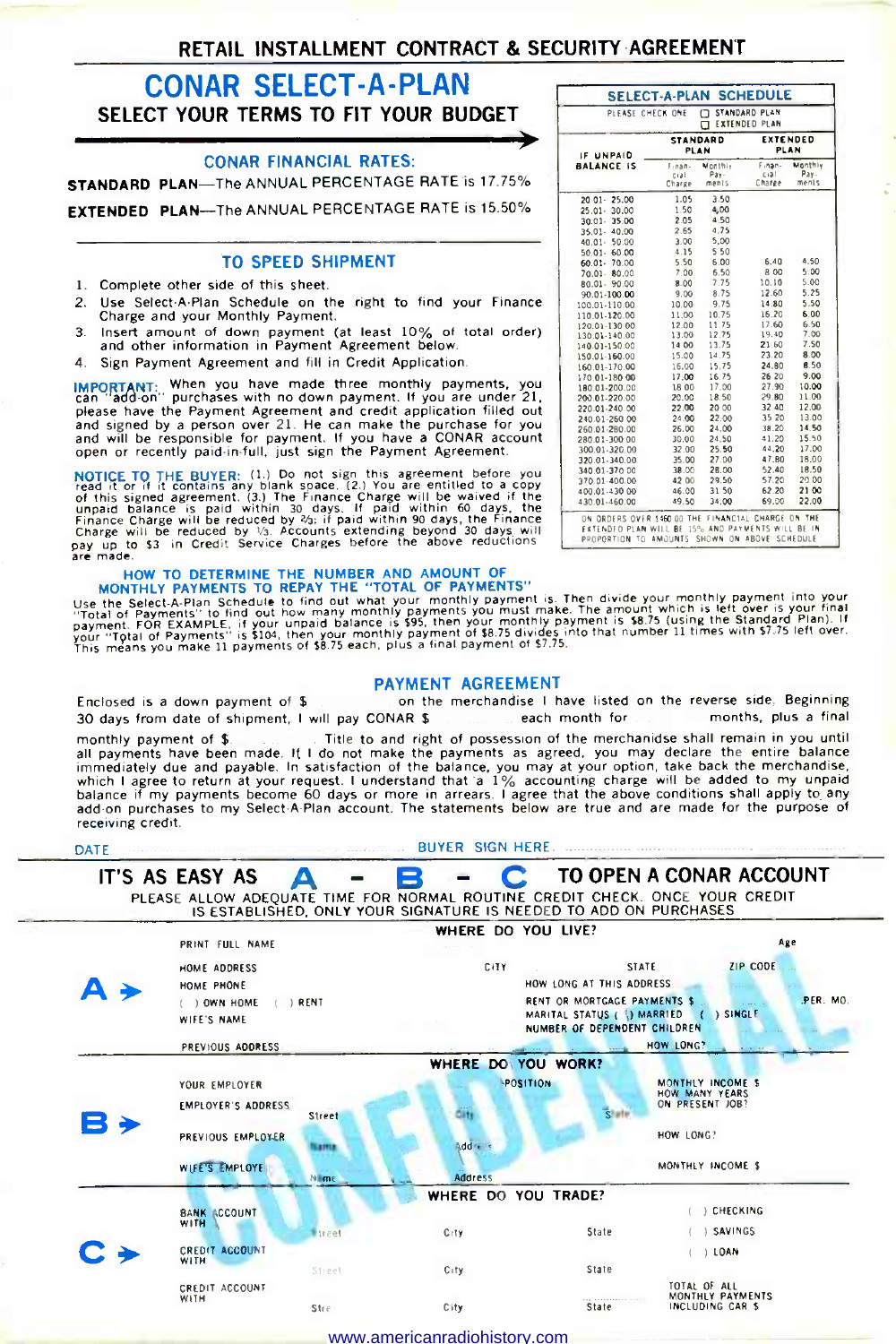CONAR proudly presents its .. .

### NEW SOLID-STATE TRIGGERED - SWEEP 5 -INCH OSCILLOSCOPE

with more features than any scope at its price.



Advanced design, newest circuitry, exclu $sive$  features  $-$  a truly professional oscilloscope for laboratory or service shop. The Model 255 is ideally suited for color and monochrome TV, AM -FM and transistor radios, hi-fi and stereo amplifiers, plus numerous industrial electronic applications.

The Model 255 is 100% solid-state for superior stability, reliability, and ease of maintenance.

Modern solid-state components include 7 integrated circuits (IC's), 6 field-effect transistors (FET's), 14 conventional transistors, and 15 diodes. All the multi-pin integrated circuits are mounted in sockets for easy servicing, and most of the oscilloscope circuitry is on two printed circuit boards.

The direct -coupled deflection amplifiers extend response to dc. The 11-position calibrated vertical attenuator makes voltage

#### Why Solid-State?

- $\bullet$  High performance
- 
- Space-age reliability Low power consumption
- **CLight weight**

Why Triggered Sweep?

- Calibrated time measurements
- Calibrated frequency measurements
- Stable display
- Pulse measurements

measurements a snap, whether the voltages to be measured are ac, dc, or a combination of both.

Other features include: Z-axis input for special frequency measurements, sawtooth output for ringing flyback transformers and yokes,. attractive cabinet design, light weight (only 17 lbs.), and low power consumption (only 30 watts).

| Kit Stock No.255UK<br><b>Student Price</b>                        | Only \$195.00 Only \$180.00 |  |
|-------------------------------------------------------------------|-----------------------------|--|
| Wired Stock No.255WT Only \$245.00<br>Student Price Only \$230.00 |                             |  |

Weight: 17 pounds. Shipping weight: 20 pounds. Shipped via Parcel Post Insured or United Parcel Service.

#### SPECI FICATIONS

Vertical Channel - Sensitivity: 2 mV maximum, uncalibrated. Calibrated ranges: 10-20-50-100-200-500 mV/cm, 1-2-5-10-20 volts/cm. Input impedance: 1 megohm, 30 pf.<br>Frequency response: DC to 6 MHz ± 3db. Horizontal Channel - Sensitivity: 50 mV. Frequency response: 3 Hz to 1 MHz ± 3db. Sweep Type: Triggered (internal, external, line). Calibrated ranges: 1-2-5-10-20-50-100-200-500  $\mu s$ , 1-2-5-10-20-50 ms. Source: internal, external, line. Other Features: 5-inch flat face CRT - calibrated graticule 8 by 10 cm - mumetal shield on CRT - Z axis input - sweep sawtooth output - focus, intensity, and astigmatism controls all solid-state (including integrated circuits) - printed circuitry construction. Overall dimensions: 12 inches by 9 inches by 16 inches, including knobs, handle, and feet. Weight: 17 lb.